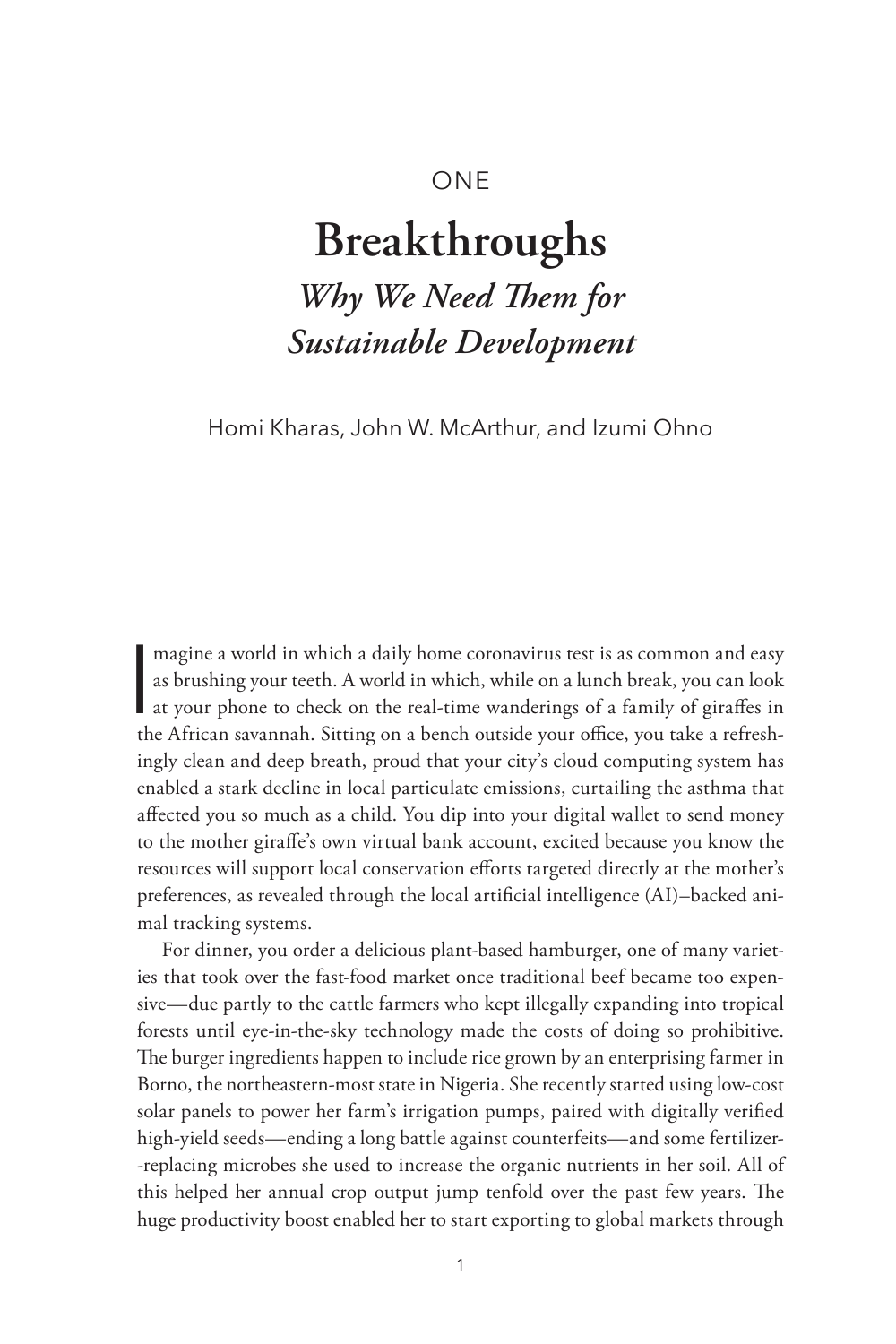a new online agribusiness aggregator platform that provides all the services and technical assistance she needs to reach customers anywhere in the world.

Unbeknown to you as you chomp on your juicy burger, the rice farmer is only still in business thanks to the United Nations' AI-based disaster preparedness system. The previous year, the UN had worked with Agrotrack, Nigeria's trusted local multi-stakeholder data connector, to send the farmer an emergency text message, giving her a seventy-two-hour warning of the flood coming to her village. This allowed her to safeguard her farm equipment. Thanks to the national digital ID platform and integrated financial system, the farmer's family received an anticipatory digital cash transfer to buy emergency supplies prior to the flood. Borno's local safety net program had been set up in record time thanks to its open-source software and a design-for-scale approach.

This scenario may seem far-fetched but, technology-wise, it is not far off. In fact, all the relevant technologies either already exist or are likely to come to fruition very soon. If their cost is cheap enough and their design is good enough, each has the possibility for widespread global adoption. That is the view of the extraordinary range of authors contributing to this volume focused on breakthrough technologies relevant to the Sustainable Development Goals (SDGs)—the world's economic, social, and environmental objectives adopted by all countries in 2015, aiming at a 2030 horizon.

Why focus on technology amid a time of so much global economic, social, and environmental strain? Many readers might think, with good reason, that the world's foremost problems hinge on better policies and politics rather than science and technology. This would only be partly correct. There is no question that, in most societies, there is ample space for improving policies and politics. But there is also no question that, in most societies, better technology needs to play a crucial role in smoothing the path toward better sustainable development outcomes.

In a previous volume, focused on the SDG mantra of "Leave No One Behind,"1 we outlined the world's overall trends relating to human deprivation. The overview of that book described the results of a careful country-by-country assessment of trends. It warned that the gap between business-as-usual trajectories and SDG achievement added up to roughly 44 million lives at stake by 2030, nearly 500 million people at risk of being left in extreme poverty in the same year, around 570 million people left without access to electricity, and nearly 2 billion people left behind on basic issues like access to sanitation. Meanwhile, in Sub-Saharan Africa, the region with the most extensive extreme poverty, agricultural

1. Kharas, McArthur, Ohno.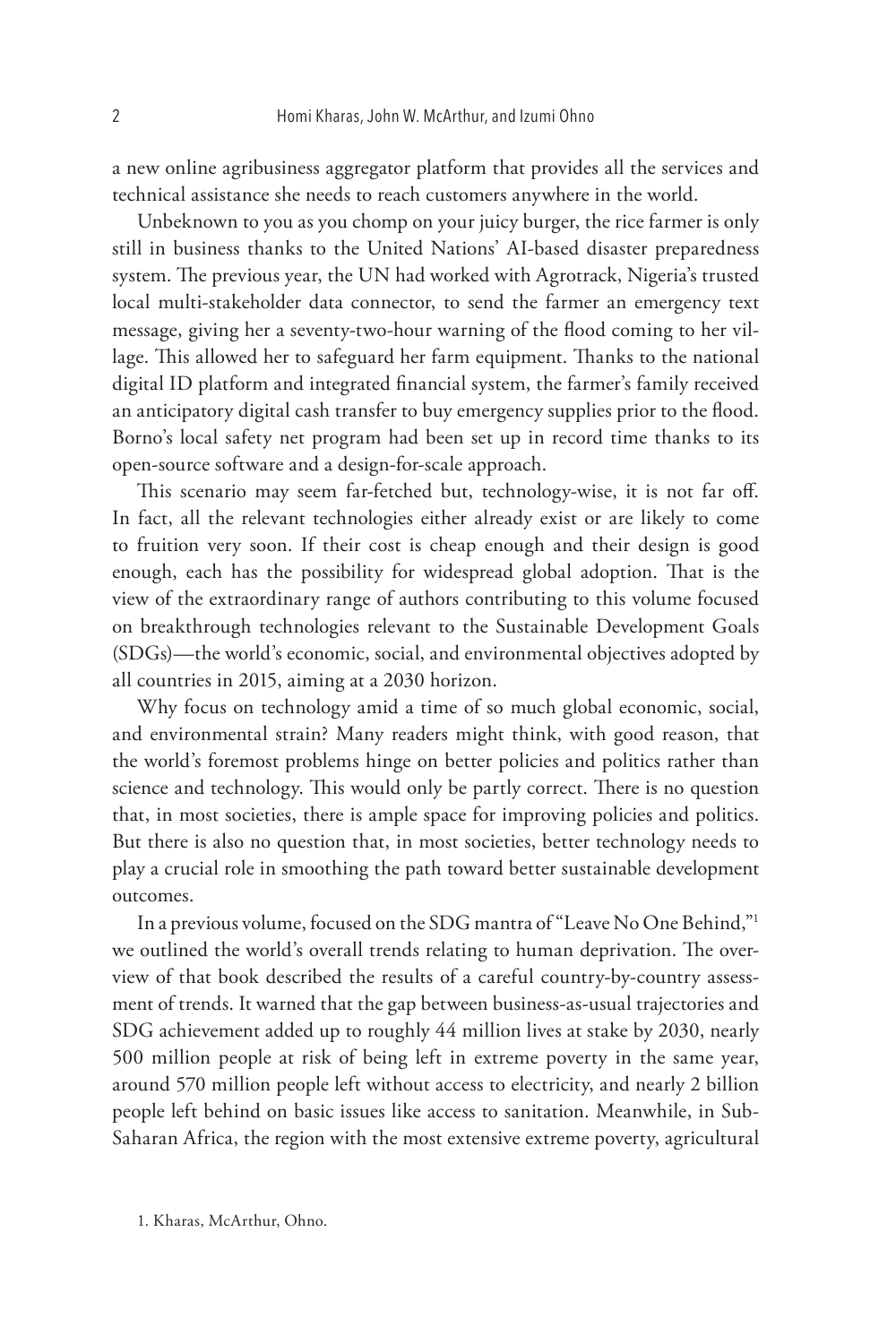yields still lag far behind other regions, $^2$  despite framing a critical path to longterm poverty reduction.<sup>3, 4</sup> These are all issues on which gradualist approaches to progress simply will not achieve the SDG objectives. Breakthroughs are needed, in scientific underpinnings, in development of new products, and in supporting institutional systems.

More recently, COVID-19 has already contributed to at least 5 million premature deaths since early 2020, if not multiples more.<sup>5</sup> The pandemic has curtailed or reversed SDG progress in many parts of the world. It has placed additional strain on the basic tenets of international cooperation, which were already under widespread duress. By one estimate, the pandemic pushed an extra 100 million people into extreme poverty, wiping out all the gains since 2015, although hopefully some of the affected households will recover rapidly.<sup>6</sup> It has exacerbated inequalities within countries, as the most skilled and wealthy people benefited from soaring equity markets. It has heightened disparities between countries, as a handful of advanced economies quickly deployed economic stimuli and then vaccines at a breathtaking pace, while lower-income countries wait at the back of the line for their chance to do the same.

On the environmental side, recent evidence has also underscored the need for global breakthroughs. Despite a sharp drop-off in greenhouse gas emissions during the initial economic shutdowns, the International Energy Agency reports that global carbon dioxide emissions bounced back by December 2020 to be 2 percent higher than during the same month in 2019.7 An August 2021 scientific report of the Intergovernmental Panel on Climate Change underscored the high current likelihood of at least a 1.5-degree Celsius increase in average global temperatures over the next two decades, accompanied by widespread increases in extreme weather events.<sup>8</sup> Absent imminent widespread transformations in the world's energy systems, many societies will be grappling with sharply intensified climate-related burdens in the pursuit of sustainable development.

Notwithstanding all the bad news, science and technology have offered some of the brightest sources of hope throughout the pandemic. Most prominently, multiple vaccines have been developed at unprecedented speeds, including highly efficacious versions deploying recent scientific breakthroughs in the use of messenger RNA (mRNA). The first approved vaccines were rolled out at the end of

- 3. Christiaensen and Martin.
- 4. McArthur and McCord.
- 5. *The Economist*; Anand and others.
- 6. Kharas and Dooley.
- 7. IEA (2021).
- 8. IPCC.

<sup>2.</sup> Jayne and Sanchez.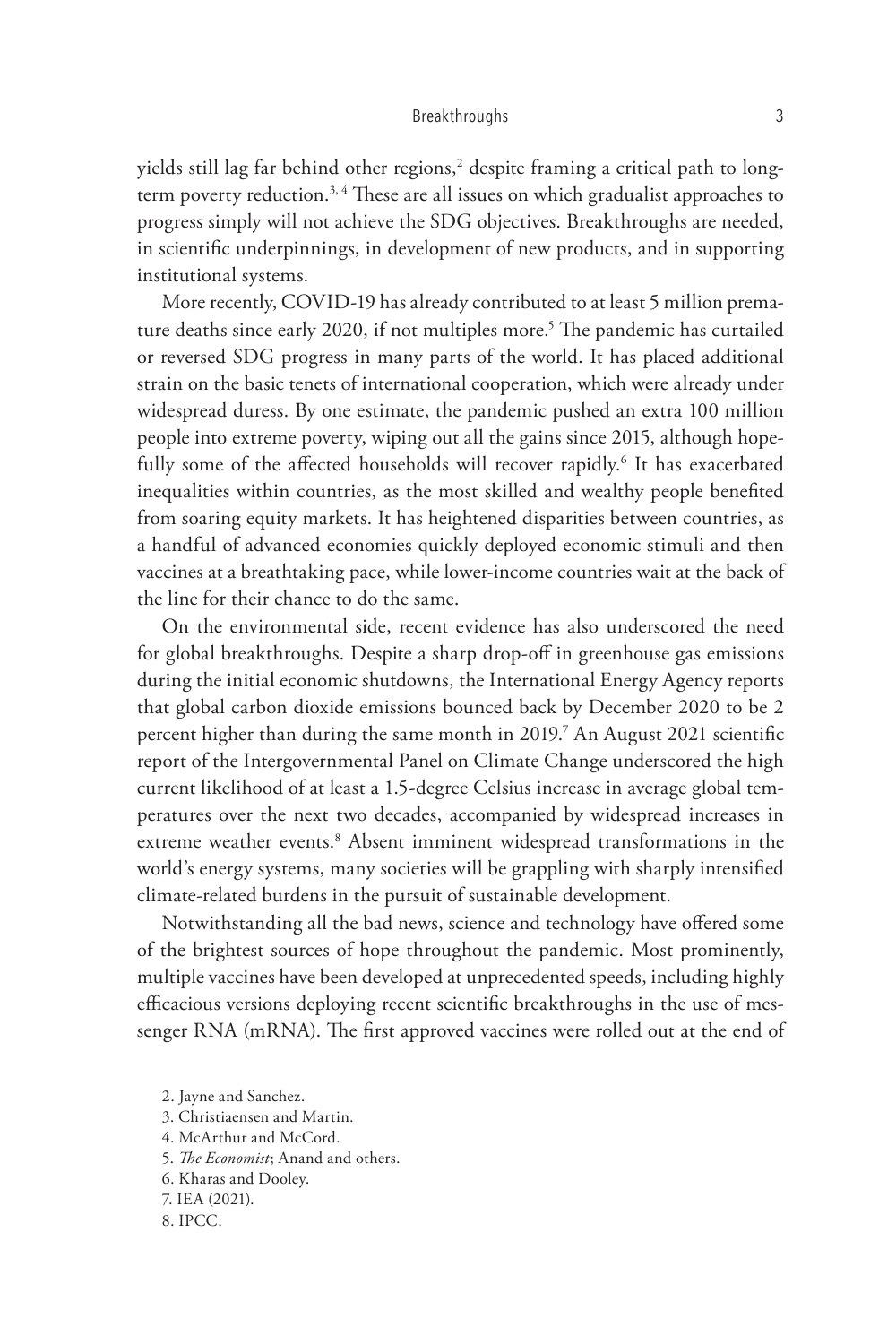2020, and within nine months, more than 3 billion people around the world received at least one dose—far short of adequate for the modern world's needs, but extraordinarily rapid by any historical standard.

In other sectors, many economies have taken advantage of new digital payments technologies to provide rapid and hyper-targeted emergency support for people affected by the pandemic. The Bahamas, for example, introduced the world's first Central Bank virtual currency to improve access to finance across hundreds of islands. Sri Lanka overcame two decades of coordination challenges to introduce an electronic platform for its twice-weekly wholesale tea auction at the Ceylon Chamber of Commerce.<sup>9</sup> In Togo, the government leveraged its pioneering digital payments platform to partner with mobile providers, external nonprofits, and academics on AI-based algorithms that identify people most likely to need immediate support. The result was rapid-response social protection for citizens who would have previously only been identified through much more expensive, labor-intensive, and time-demanding survey methods.

New thresholds have been met in the energy industry, too. As of mid-2021, the cost of wind and solar energy generation has decreased enough for it to be the lowest new source of power for two-thirds of the global population.10 For health, energy, agriculture, and many other technologies, the underlying forces of scientific and technological progress are offering unprecedented opportunities for change, if the world can align its economic and policy systems to take advantage of them. In December 2020, blogger Noah Smith quipped that "cheap taxis and fancy smoothies are out. Big Science is in."11 In early 2021, *MIT Technology Review* went so far as to ask, "Are you ready to be a techno-optimist again?"12

## **Technology--the Bigger Picture**

It is worth taking a moment to reflect on the broader role of technology in overall societal progress. Economists tend to track the evolution of societal technology through the indicator of "total factor productivity." In accounting terms, this is the residual contribution to aggregate economic output once all the inputs such as workers' labor, machines, and other forms of physical capital have been taken into account. Macroeconomic data suggest that the rate of total factor productivity growth in the world has declined since 1972, despite the many advances since that time, but the pandemic may reverse this trend.

9. Dorst. 10. Eckhouse. 11. Smith. 12. Rotman.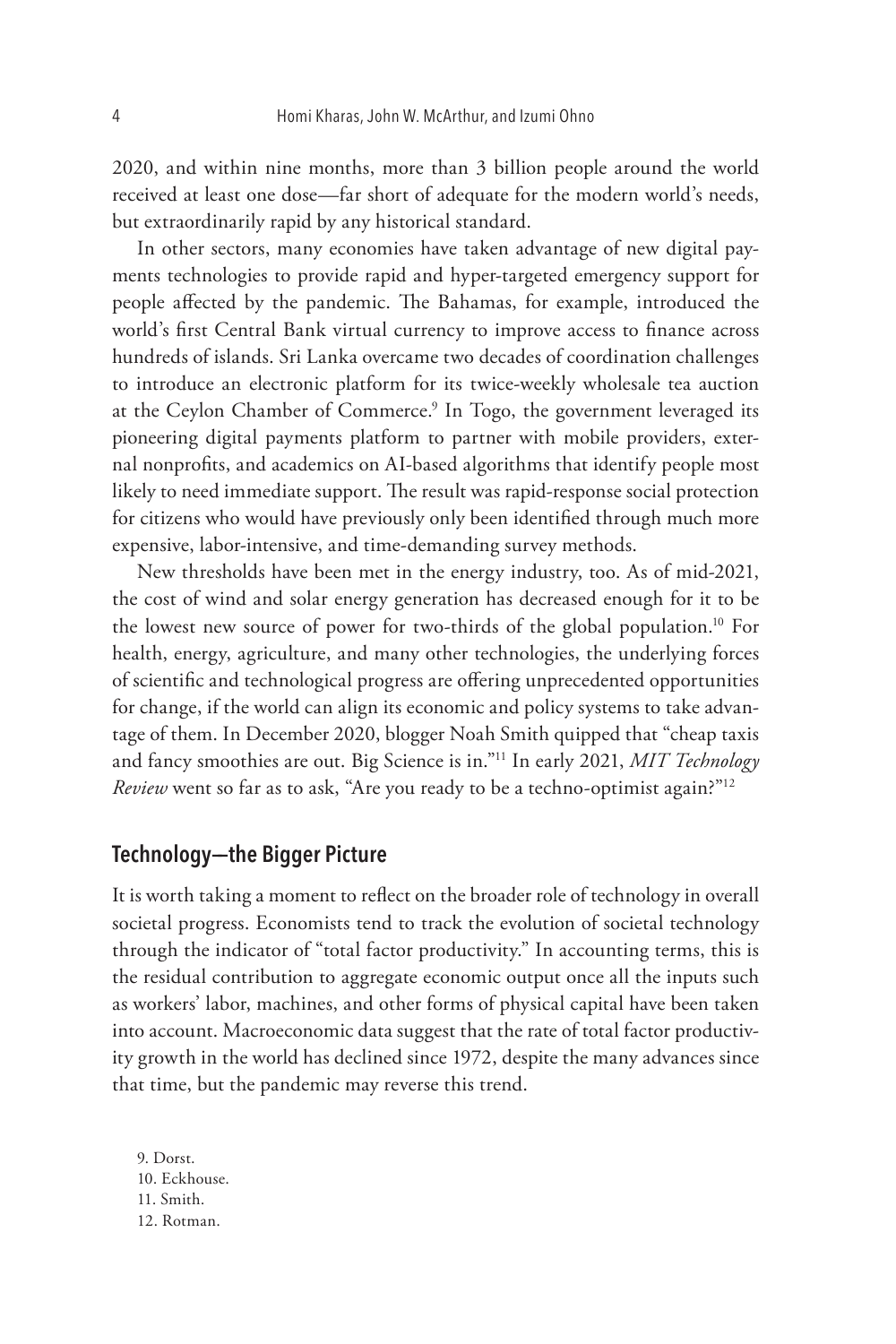Consider major technology transitions in years past, like the shift from mainframes to personal computers, and now to the cloud and AI.13 Some analysts predict new innovations over the coming decade could be even more consequential. Others are skeptical about the geographic coverage of new innovations, noting the complexities of encouraging technological uptake in lower-income countries—or technological diffusion, in economics jargon. For example, it is now more than 140 years since Thomas Edison lit the first light bulb in Menlo Park, New Jersey. Yet, as of 2019, there were still 770 million people in developing countries lacking access to modern electricity.<sup>14</sup> With this track record, will new breakthrough technologies be primarily for the world's wealthier consumers? Or is it conceivable that the poorest individuals on our planet, those who are a top priority for the SDGs, could share in the benefits by 2030 as well?

Some analysts argue that traditional metrics can underestimate the widespread impacts of technology. For example, it is widely understood that consumer satisfaction does not always track gross domestic product (GDP), so deriving the impact of technological innovation from its effect on GDP—which is itself notoriously imprecise in capturing measures of quality or new products—could be highly misleading. Research by Erik Brynjolfsson and colleagues suggests that technology has actually led to far more rapid growth in consumer welfare via the addition of new goods (like Facebook) and free goods (like WhatsApp longdistance phone calls or smartphone cameras) than is captured by measured GDP growth.15

More recent research draws attention to the varying rates of progress across different types of technology. A notable 2021 study by Anuraag Singh and colleagues examines multi-decade rates of improvement across 1,757 technology domains within the United States.<sup>16</sup> They estimate that more than two-thirds of the domains are improving by less than 15 percent per year, with the slowest rates registered for relatively simple mechanisms like automatic vehicle washing and handheld tools for cutting, scraping, and drilling. At the other end of the spectrum, slightly more than 10 percent of technology domains are improving by more than 36 percent per year, with a handful of domains related to software, the internet, and enterprise network management improving the fastest, sometimes by more than 200 percent per year.

Within the broader context of global sustainable development, governments recognized the multi-dimensional challenge of measuring progress when they

- 15. Brynjolfsson and others.
- 16. Singh, Triulzi, and Magee.

<sup>13.</sup> Gordon (2014).

<sup>14.</sup> IEA (2020).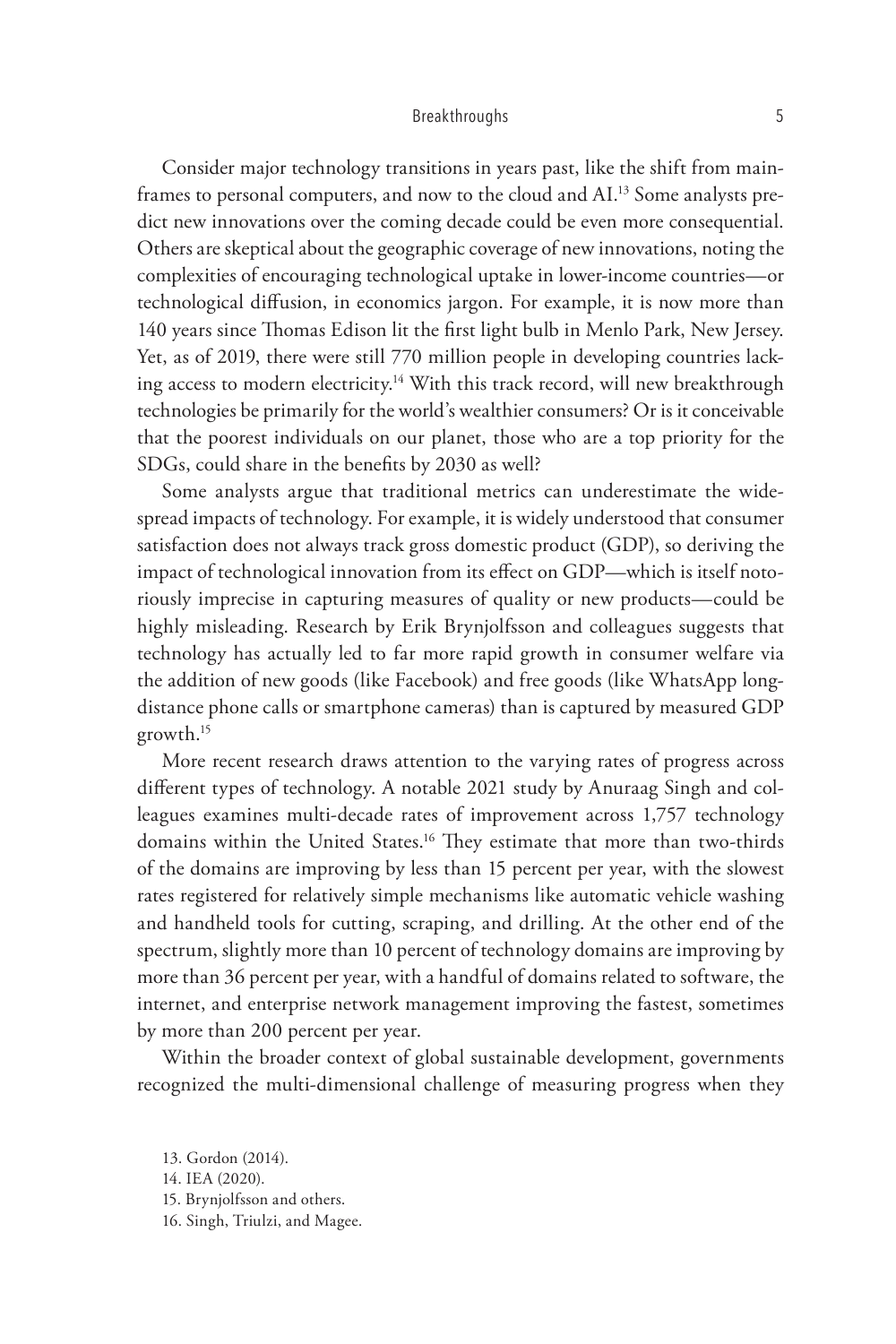agreed to seventeen SDGs in 2015. Sustainable development cannot be collapsed into a single metric. Nor has any country yet succeeded in fostering adequate progress across the interconnected economic, social, and environmental challenges of sustainable development to declare overall societal success.<sup>17</sup> Issues of equity, agency, natural resource protection, and well-being must all be taken into account. The contribution of technology to the SDGs, then, must go beyond its direct contribution to growth or any specific SDG outcomes and incorporate the indirect effects it will have on the 5 Ps of the SDGs—People, Planet, Prosperity, Peace, and Partnerships.

Crucially, the uptake of technology depends on both the market demand for new products and, usually, a decline in price. Many of the technologies described in this book follow Wright's Law: a steady drop in price linked to the cumulative production of a given product. Put forward by an aeronautical engineer, T. P. Wright, in 1936 to estimate the decline in cost for airplanes,<sup>18</sup> Wright's Law has since been found to apply to many, if not most, new technologies. Its importance derives from two considerations: existing technologies have an in-built cost advantage because they already have years of accumulated production under their belt; but new technologies that appear to be far too expensive to be of use when first introduced can see very rapid price declines in a short period of time. As an example, consider the case of photos: 85 billion photos were taken in 2000 compared to 25 billion in 1980. But by 2021, that number has leapt ahead—an estimated 1.4 trillion photos will be taken. This is the power of readily available technology coupled with low (or zero) prices.

This leads to another powerful insight, known as Amara's Law, which states that people tend to overestimate what can be achieved in a year but underestimate what can be achieved in a decade. This is due to the potential exponential nature of progress, which can lead to nonlinear change in the adoption of a specific technology and unprecedented opportunities in complementary technologies. Consider, for example, the introduction of the iPhone in 2007. Its "app store" established a new framework for mobile technology that allowed huge numbers of people from around the world to develop countless apps, for a seemingly infinite array of purposes, spanning everything from communications to entertainment, astronomy, horticulture, physical fitness, mental health, and even digital vaccine passports.

In the most profound cases, the systematic diffusion of new technologies can amount to a matter of life and death. Antiretroviral therapy (ART) for HIV/ AIDS treatment frames a poignant example of this over recent decades, deeply

<sup>17.</sup> Kharas and McArthur.

<sup>18.</sup> Wright.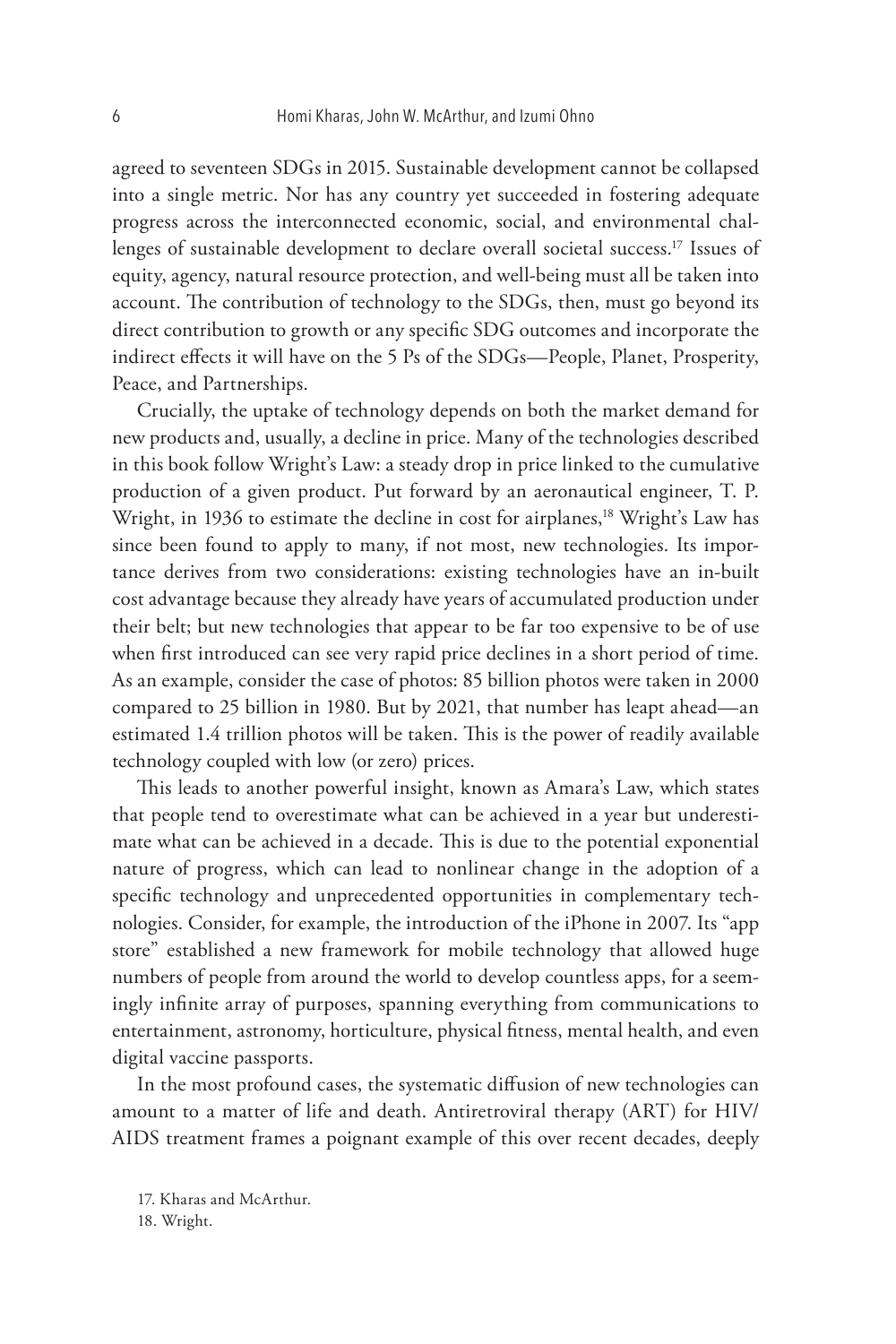interwoven with the successes of the Millennium Development Goals (MDGs), the anti-poverty predecessors to the SDGs. It was only in 1996 that ART's breakthrough results in translating HIV/AIDS from a death sentence to a treatable disease were presented publicly.<sup>19</sup> But as of the early 2000s, when the vast majority of people infected by the virus lived in low-income Sub-Saharan African countries, the technology was not accessible due to its price and a lack of global systems to deliver medication to those most in need.

Over the subsequent two decades, a combination of new donor-funded institutions like the Global Fund to Fight AIDS, Tuberculosis, and Malaria and the U.S. Presidential Emergency Program for AIDS Relief combined with pioneering local leaders and pooled purchasing agreements to drive costs down. The result, coupled with evolving health protocols developed through evidence-based academic debates in top health journals, plus a fastidious international policy focus on tracking service delivery targets through scaled-up health systems in lower-income geographies, is more than 27 million people now receiving lifesaving ART, as shown in figure 1-1. Today, the vast majority of people receiving treatment live in low- and middle-income countries. A mix of science, products, and business and delivery systems combined to generate the global breakthrough.

A separately complex array of factors is presently playing out in global energy





*Source:* UNAIDS 2021 estimates

19. Forsythe and others.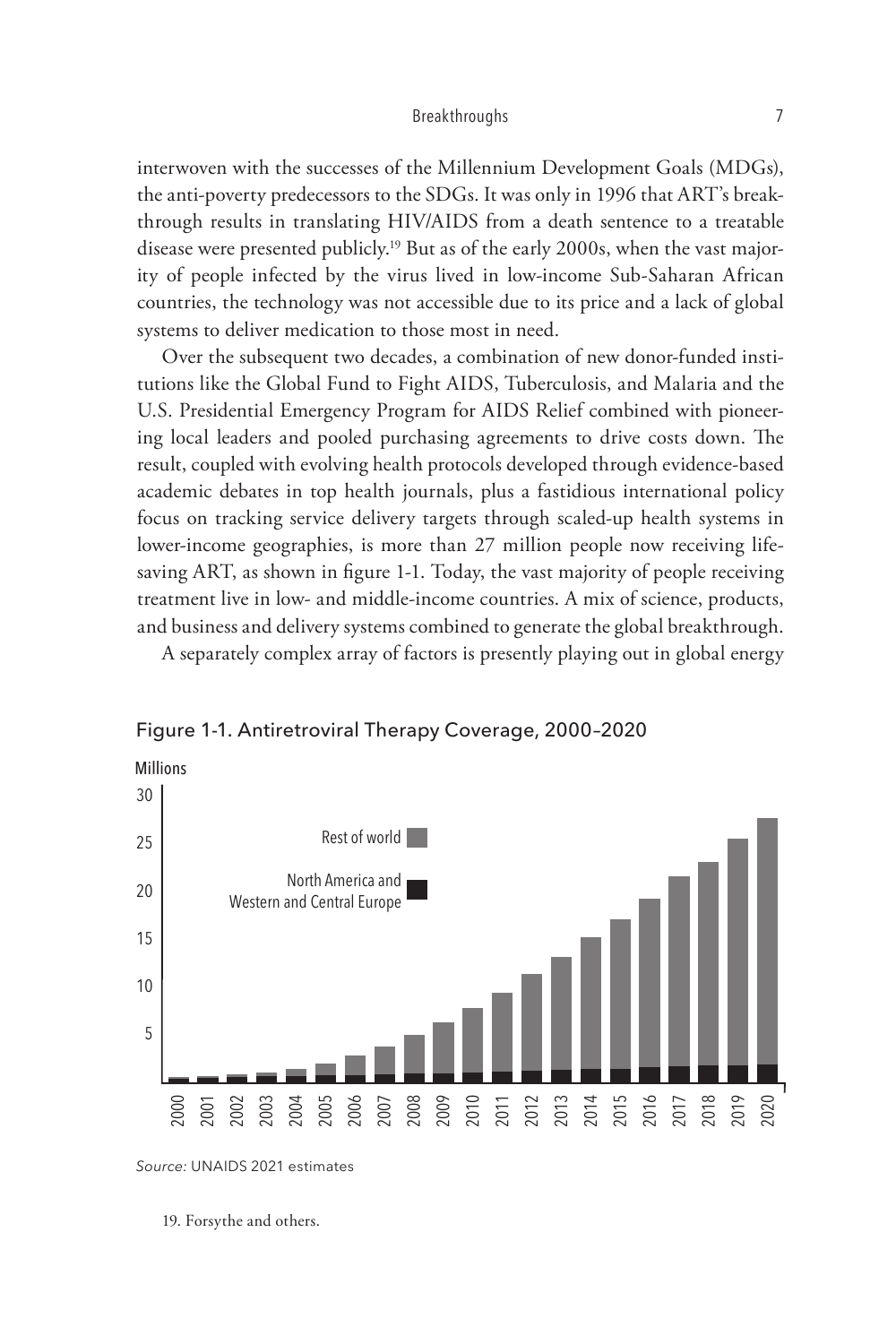markets that will drive much of the world's path on climate change. Unlike the ART example above, emissions-reducing energy sources like solar and wind power are competing against existing sources like coal and other fossil fuels, which are typically brought to market through expensive infrastructure systems built to last for decades. To "win" the competition against older technologies, new energy technologies ultimately need to be cheaper per unit of energy produced and consumed, in order for incentives to align around widespread adoption. Until recently, the low-carbon technologies have not been adequately low-cost, and the rate of progress in reducing cost has not been fast enough to displace high-carbon technologies.

A blend of policy subsidies, market incentives, and expanded productive capacity helped drop the price of photovoltaic solar energy by roughly 90 percent between 2010 and 2020, as shown in figure 1-2. According to Bloomberg, solar power now offers the world's lowest levelized cost of energy.20 In parallel, energy storage has long been an ambition for capturing any breakthroughs in renewable generation, so the 89 percent decline in lithium-ion battery costs over the same period marks a powerful complementary development. The concurrent pricing breakthroughs offer great potential for economies that can mobilize adequate capital to take advantage, which shifts attention toward government spending and systemic policy incentives.

# **A Remarkable Range of Insights**

With these broader trends in mind, and against the backdrop of COVID-19 and the deepest, widest peacetime recession in history, we asked a dozen remarkable authors from science, business, civil society, and policy worlds to reflect on the impact that technology could have on the human condition in the next ten years. Our challenge to the authors was simple: given the current state of technology and technological progress within your domain of expertise, what is a vision of success? What are the key ingredients needed for a nonlinear breakthrough to be achieved? And what are the priority actions for implementation? Our experts tackled these questions under three parameters. First, we asked them to focus on what could reasonably happen by the SDG deadline of 2030. This meant that technologies had to be reasonably mature, given the nature of diffusion and impact—no futuristic quantum computing or nuclear fusion. Second, we asked them to focus on issues directly pertinent to SDG-relevant outcomes, whether economic, social, or environmental—not the future of gaming or entertainment. Third, we asked authors to focus on technologies that will affect outcomes at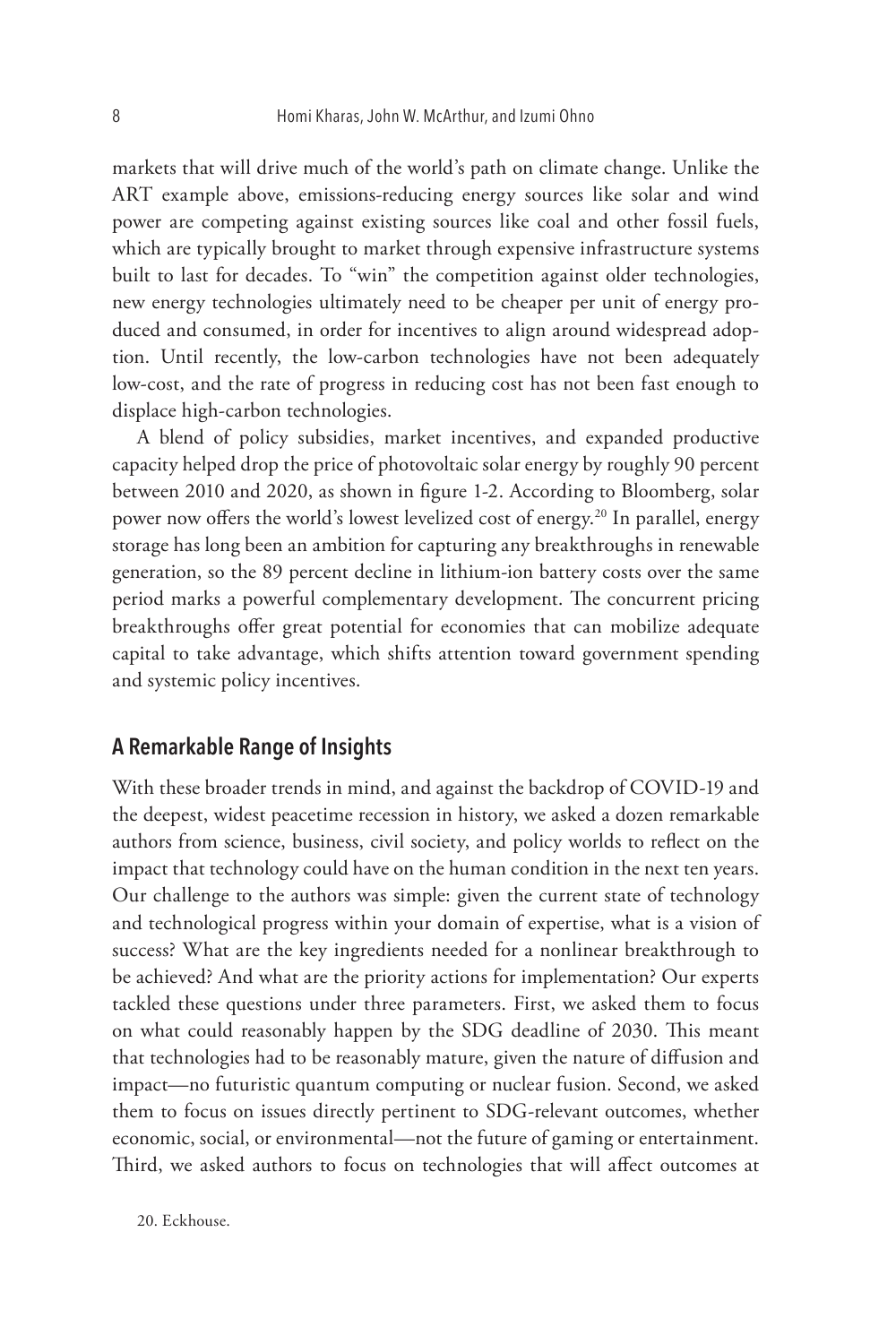

Figure 1-2. Global Levelized Cost of Energy Benchmarks, 2009–2021

*Source:* BloombergNEF (2021)

The global benchmark is a country-weighted average using the latest annual capacity additions. The storage levelized cost of energy (LCOE) is reflective of a utility-scale Li-ion battery storage system with four-hour duration running at a daily cycle and includes charging costs assumed to be 60 percent of the wholesale average power price. All LCOEs calculations are unsubsidized. In 2H 2017, BNEF did not publish any update. The dashed line with the circle markers reflects derived LCOEs based on historic batter pack prices, while the continuous line reflects collected project data from 2018. For hydrogen-fired power and coal- and gas-fired power with carbon capture and storage (CCS), the global LCOE benchmark is a simple country average including China, Europe, the U.S., Japan, and India.

a substantial scale, such as hundreds of millions of people or substantial geographic coverage—no private space travel or flying cars.

Each of our experts responded with stories that reflect big dreams and ambi-*Fiat contingent on protection/performance* tions for what the future may bring. These are not projections or forecasts as to what will happen—merely reasoned and reasonable conjectures about what *could* happen. The topics covered are not exhaustive. There are dozens if not hundreds of other technologies that could have been included. We do not claim that the topics that have been chosen are *the* most important breakthroughs—unlike, say, the inspiring annual top ten breakthrough technologies compiled by the *MIT Technology Review*. 21 Our intent is to provide a glimpse into the possibilities for the future of sustainable development.

21. *MIT Technology Review*.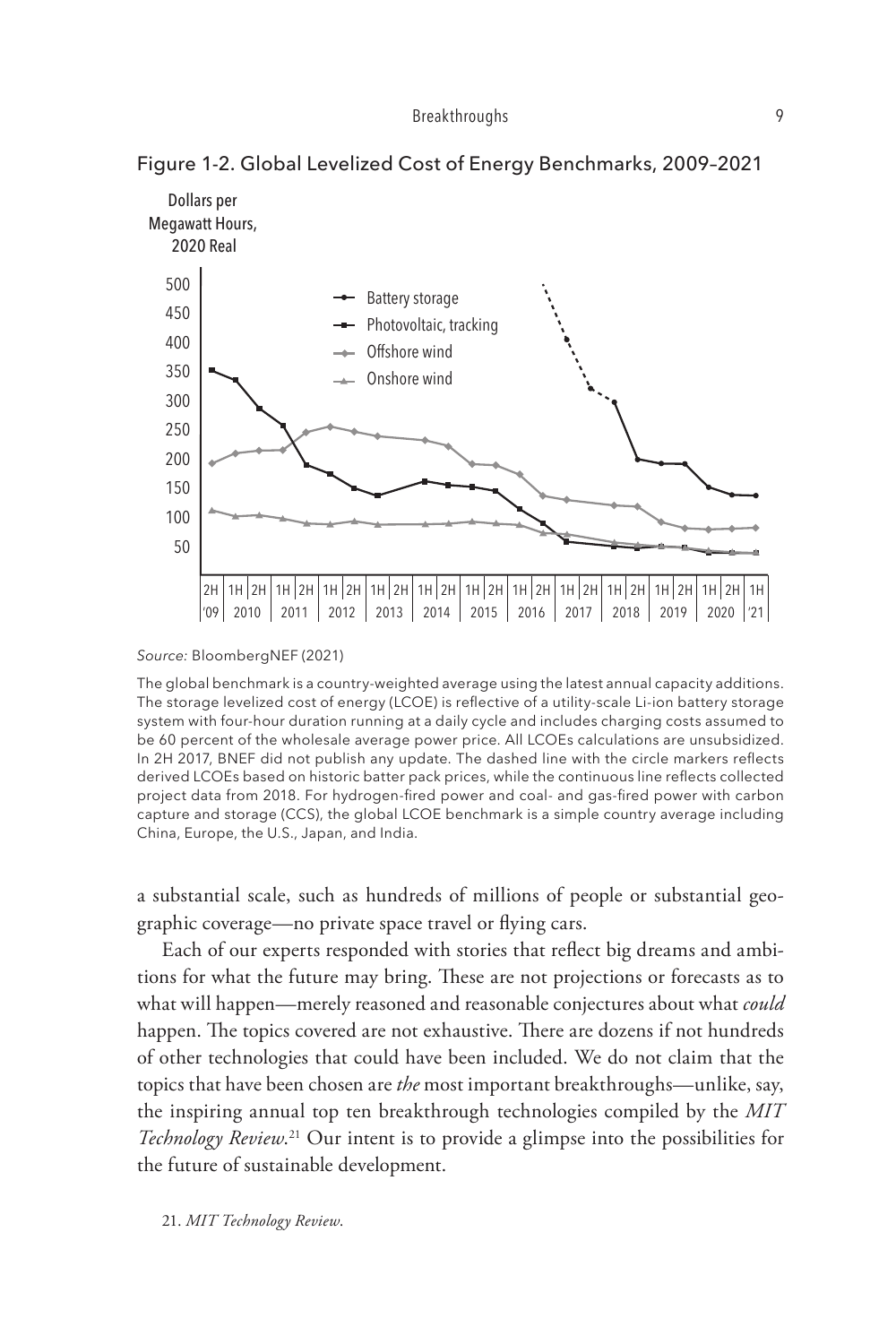## **A Pragmatic Approach**

People are often classified as techno-optimists or techno-pessimists.<sup>22</sup> Like any pendulum of public debate, most of the time is spent at the ends of each swing, with one or the other group being in the ascendancy. We prefer to describe ourselves and our chapter authors as techno-realists—aware of both the essential role of technological advance and mindful of the many risks that new solutions can bring. Admittedly, we did ask all of the authors to consider risks, but we did not seek here to harp on them. This volume aims to draw attention to ways in which nonlinearities in technology can drive progress. As a blanket caveat, we can only underscore the frequency with which positive technological breakthroughs are accompanied by unexpected downsides. These always require careful monitoring and response, especially from policymakers who are mandated with protecting public well-being.

In this book, our pragmatic approach to technology is segmented into three parts, focused on (1) underlying scientific advances, (2) the evolution of applications, and (3) supportive systems. When all three are progressing at the same time, technologies see huge advances in their potential to drive progress at scale.

## *Scientific Advance*

Consider first the question of whether the rate of scientific progress, what the economist Tyler Cowen terms the "science of science," is accelerating.<sup>23</sup> Cowen and coauthor Ben Southwood summarize their findings by noting that the growth rate of high-quality patents is slowing, that crop yields are no longer rising as rapidly as before, that Moore's Law is decelerating, and that life expectancy is flattening. True, the number of scientists and the resources devoted to research and development are growing, but those are inputs into the scientific process rather than outcomes. Nicholas Bloom and others have estimated that research productivity—the contribution of research to economic growth per unit of research input—has declined by more than 5 percent per year in the United States over the last ninety years—implying that research today is only 1 percent as productive as it was ninety years ago.<sup>24</sup>

Most metrics of scientific progress consider whether existing production of goods and services is being done in a faster, cheaper, or more efficient way. It is

<sup>22.</sup> Among the most renowned pessimists are the economists Robert Gordon and Tyler Cowen, and venture capitalist Peter Thiel. Among the most renowned optimists are economists Erik Brynjolffson and Joel Mokyr, and the billionaire entrepreneur Elon Musk.

<sup>23.</sup> Cowen and Southwood.

<sup>24.</sup> Bloom and others.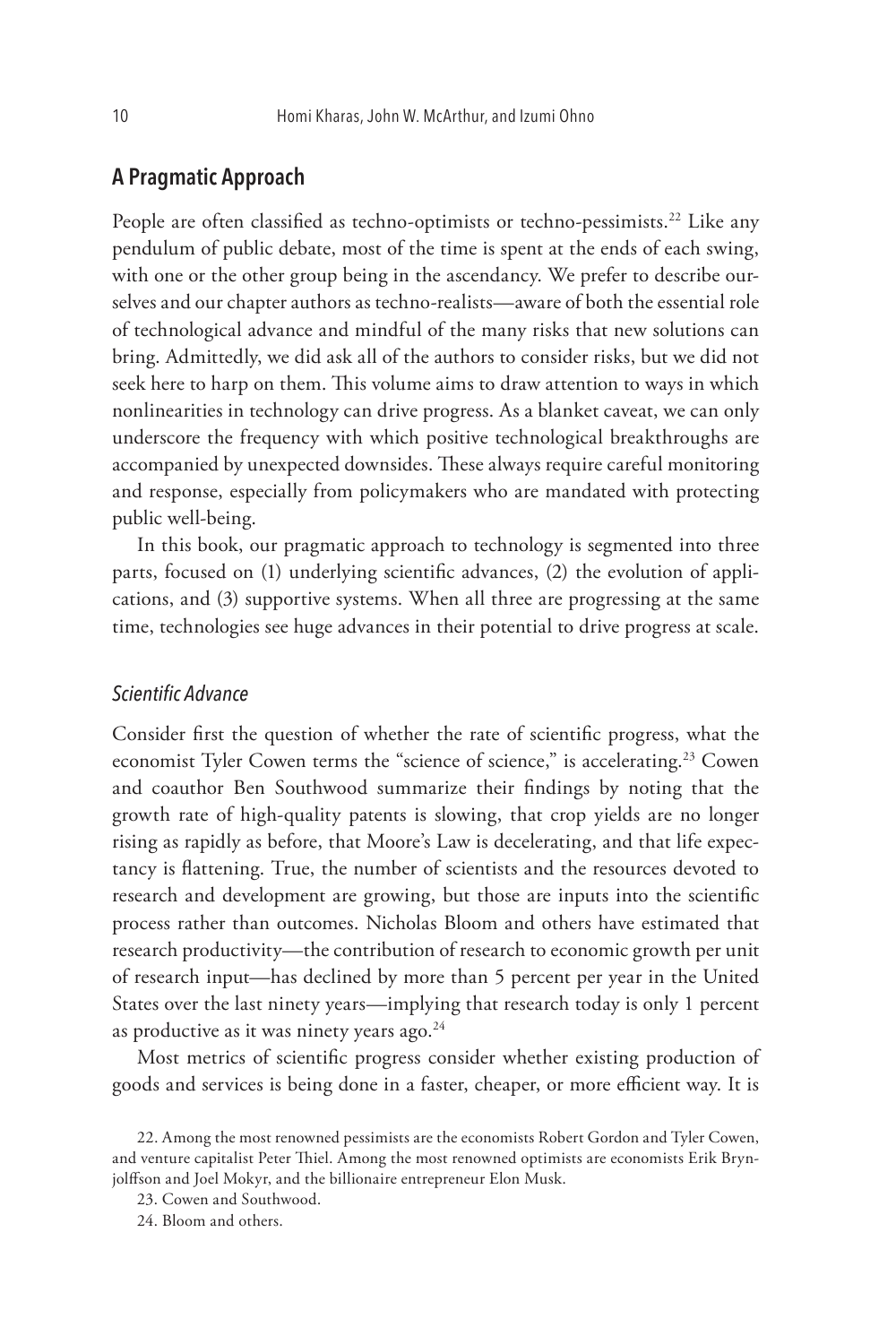far harder to measure and understand the contributions of science to new products or different quality products. William Nordhaus examines related questions for a single product, the price of light.<sup>25</sup> He finds that the true price of light has been falling far faster than what is shown by traditional price indices, so that the "volume" of quality-adjusted light consumed is much higher than officially measured. This is important for understanding how much scientific progress in light (most recently, the advent of LED bulbs) has contributed to real consumer welfare.

Another feature of Nordhaus's work is of relevance to this book. In his long historical study, dating back to 1800 (with some conjectures for pre-Neolithic times), Nordhaus shows that technological advances are not linear but display step functions. In his example, the price of light was stagnant for twenty years between 1970 and 1990, before collapsing to one-fifth of its level in 1992 with the introduction of compact fluorescent bulbs.

It is these step changes that the first four chapters in this book seek to capture.

The introduction of the mRNA vaccines to combat COVID-19 is one of the major successes of our times. The biomedical advances that made it possible are very recent. The early detection of the virus was made possible through genome sequencing; Fred Sanger sequenced the first virus in 1977, but the speed of sequencing and reduction in costs only took giant steps forward in 2007, when a new technique combining gene chip technology with modern gene sequencing machines replaced the relatively more cumbersome, expensive, and slower polymerase chain reaction technology.<sup>26</sup> Pardis Sabeti, one of our contributors, rapidly generated and made public genetic sequence data on the Ebola virus in the middle of the major 2014 outbreak in West Africa, a seminal contribution that helped inform medical and policy responses. Several years later, similar technologies enabled the SARS-CoV-2 virus to be sequenced by Chinese researchers just ten days after a rapid response team was dispatched by the China Center for Disease Control to Wuhan. Today, new technology already is advancing to produce monoclonal antibodies to defend against potential future epidemics.

In chapter 2 of this volume, Yolanda Botto-Lodovico and Pardis Sabeti suggest that we should celebrate the new medical technologies for their life-saving potential. But they are even more ambitious in their vision about the impact of biological advances. When combined with new information systems that permit real-time viral surveillance, they envisage a world where the ravages of epidemics and pandemics can be dramatically reduced. The impact would be extraordinary. The costs of COVID-19 are still being tallied, but the economic losses

25. Nordhaus.

26. Shendure and others.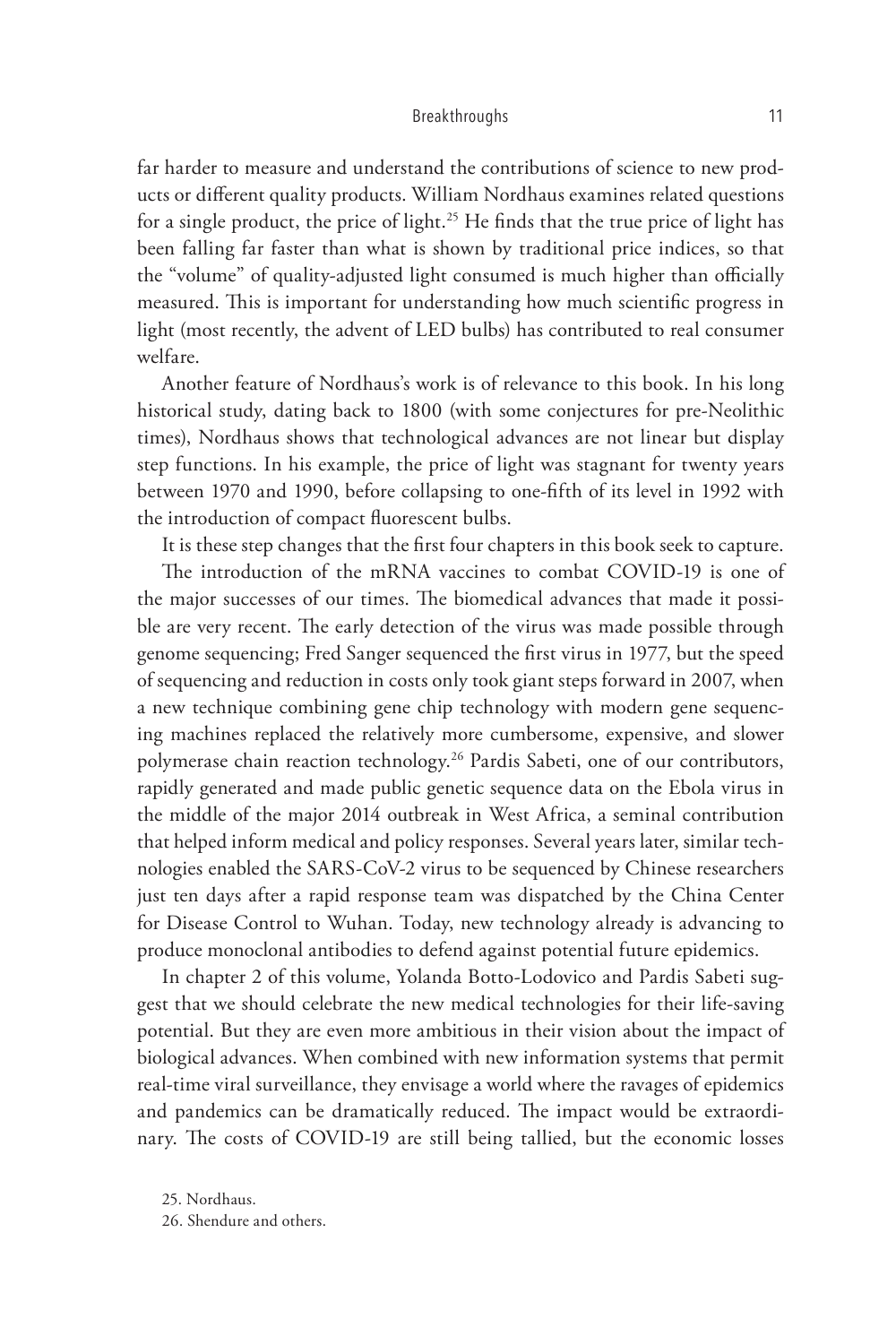alone amount to US\$10 trillion dollars, according to the Global Preparedness Monitoring Board.<sup>27</sup> What is more, the rapid spread of infectious disease is not a rarity; SARS, Ebola, MERS, Zika, and Nipah outbreaks preceded COVID- -19 in this century. If pandemic preparedness can be built so as to mitigate the impact of future infectious disease, the benefits to the world, and to the poorest populations, could be highly significant. Botto-Lodovico and Sabeti show how this could be done through global cooperation to use the many advances of biomedical science and information technology. Pandemic preparedness everywhere would be a major breakthrough in global sustainable development.

In chapter 3, Zachary Bogue focuses on how new food and agricultural technologies can contribute to sustainability and planetary health. He describes the world as moving from the petroleum century to the microbe century. The Haber- -Bosch process, sometimes dubbed the most important invention of the twentieth century,<sup>28</sup> poses a wicked problem. It creates synthetic nitrogen fertilizers that have allowed billions of people to live prosperous lives, but its production requires large amounts of energy, typically from fossil fuels, which is disastrous for climate change. Fertilizer's distribution contributes to nitrification and dead zones in oceans and lakes, which is disastrous for biodiversity. Simply put, it is an unsustainable technology that must be replaced. Bogue gives examples of companies already using microbial manufacturing to deliver nitrogen to plants and to make new kinds of environmentally friendly pesticides. He offers other examples of how science is reducing carbon emissions associated with farming: adding kelp to animal feed can reduce methane emissions by up to 99 percent; leather can be replaced with fabrics made from mycelium, found in mushrooms. Use of these technologies can permit sustainable, healthy nutrition for billions of people without recourse to the nitrogen fertilizers of Haber-Bosch.

A third example of a step-change scientific advance is the extraordinary fall in the price of solar power. As Vijay Modi shows in chapter 4, utility scale solar power has become nearly free, with some contracts as low as 1.5 cents per kilowatt hour (kWh). This is only one-tenth the price that the International Energy Agency forecasted for 2020 back in  $2010$ ,<sup>29</sup> and it can be compared to typical household solar systems often being implemented in much of Africa at costs of around 100 cents per kWh, when storage also needs to be included. The age of unlimited cheap power could be descending on us. Modi's chapter describes how such technologies can now be leveraged to benefit smallholder farmers. He points out that most of the cost of solar home systems today is actually for battery storage

27. Global Preparedness Monitoring Board. 28. Kuijpers. 29. IEA (2010).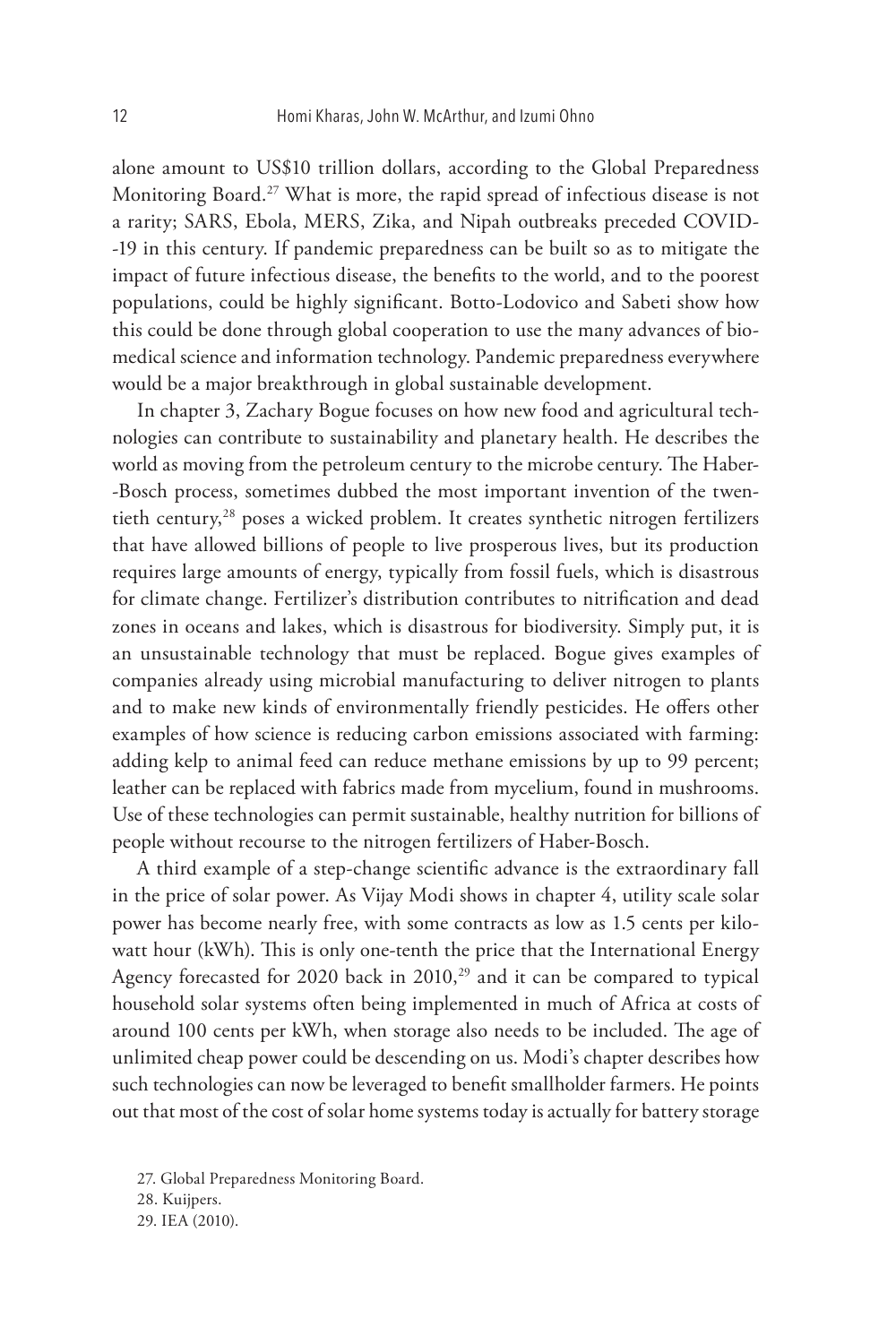and for metering, rather than for the electric power itself. Modi shows how these costs can be reduced dramatically if consumers shift their power demand to the daytime, when solar is readily available, instead of to evening hours. Almost-free power, at least at midday, could revolutionize the lives of millions of smallholder farmers who currently lack access to national electric grids, and to the lives of the women and girls in their households who are forced to collect fuel-wood and inhale particulates from dirty, open-fire combustion.

Ecosystem science is also expanding. In chapter 5, Jonathan Ledgard proposes "interspecies money" as a way of revolutionizing how conservation is practiced. He points out that the 2020s will be the most consequential decade for nonhuman life in recorded history. Furthermore, because the richest areas of biodiversity are in the tropics, poor people—the 1.6 billion living in fragile ecosystems—will be the principal beneficiary of new forms of conservation. Cheap sensors, mobile phones, and acoustic signals could provide input data from which AI could identify the best and cheapest ways of preserving life-forms of all kinds in what he calls an Internet of Life (as opposed to the Internet of Things). The benefits would be substantial. To take just one example, African elephants are estimated to provide \$1.75 million per animal, or \$700 billion for the whole continent.

Ledgard's vision goes beyond advocating for the funding of charismatic animals. He envisages a whole new financial ecology that is built around an understanding of the needs and preferences of nonhumans revealed by their behavior. Just as cash transfers are becoming an instrument of choice for reducing human poverty, Ledgard proposes a Financial Trust that will be devoted to programs that support the survival and prosperity of a range of nonhumans. The science of what is necessary to stem mass extinctions exists and is rapidly improving. It has to be implemented effectively.

## *Applications Development*

Frontier technologies can only realize their potential if they solve practical problems on the ground. Not all technologies are equally relevant in all geographies. For example, an agricultural technology that helps one type of crop grow in one part of the world might be irrelevant in another part of the world with a different agro-ecology. Moreover, as several of the following chapters note, technology adoption is highly dependent on economic, regulatory, and social factors. Liberia has provided a positive example of this during the COVID-19 pandemic. Despite the country's very low average income levels, strong political leadership was able to mobilize trusted health workers—already embedded in communities—to help contain virus transmission through a range of public health tools that used the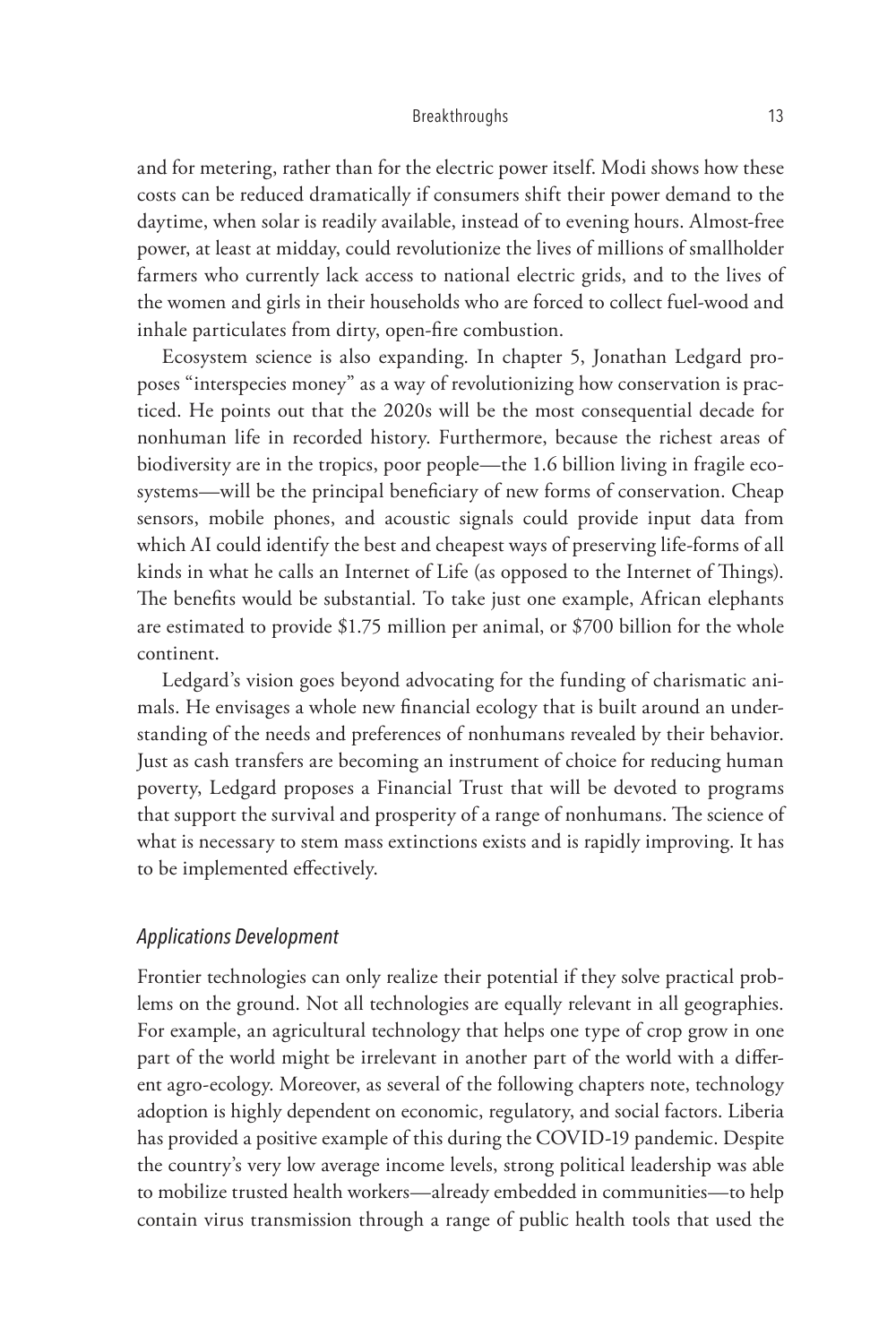new technologies. In Senegal, farmer groups already collaborating for marketing and sourcing of seeds and other agricultural inputs have become collective owneroperators of shared solar power systems, which have proven to be a key approach to scaling up solar power with ample storage. The broader lesson is that applications need to account for local context, and preferably be developed locally, if new technology is to have a scaled-up impact.

In adapting to a local context, new technologies also often need to have kinks taken out. An instantaneous smash hit is far less common than a cycle of good idea and innovation, followed by a temporary period of disillusionment when there can be setbacks and failures (remember Tesla's exploding batteries), then a steady rollout of improvements and applications, and finally a maturation and slowdown of diffusion as the market gets saturated. This basic framing was introduced by Everett Rogers as far back as 1962, in his book *Diffusion of Innovation*. 30

Within this cycle, the period when impact is greatest is during the improvements and applications phase. This is particularly the case for applications of so-called general-purpose technologies, which affect many industries. Economist Robert Gordon, in his monumental work *The Rise and Fall of American Growth*, documents a twenty-year time lag between Edison's electric light bulb and the mass uptake in American cities after 1900.<sup>31</sup> The waiting period for the twenty--first-century technology of digital platforms and AI, dubbed the Fourth Industrial Revolution by World Economic Forum Chairman Klaus Schwab, is still ongoing. One big question is if and when it will reach the stage of widespread improvements and applications.

Several of our chapter authors feel this stage is imminent. In chapter 6, Tarek Ghani and Grant Gordon describe AI's potential to anticipate, respond to, and recover from crises. Research into the long-run determinants of economic growth systematically shows that countries that have the fewest episodes of slow growth, and the shallowest recessions, have the fastest long-run growth.<sup>32</sup> In other words, avoiding crises is the best recipe for achieving long-run prosperity. Ghani and Gordon suggest that machine learning applications will permit analysts to assess the risks of new and ongoing crises, especially the risk of natural disasters, which cost the world US\$210 billion in 2020, of which about half was in developing countries.33 Better and earlier prediction can then lead to better targeting and service delivery mechanisms. These, in turn, would permit new insights into how resources, including financial resources, can be pre-positioned so as to be

32. Commission on Growth and Development.

33. Munich Re.

<sup>30.</sup> Rogers.

<sup>31.</sup> Gordon (2016).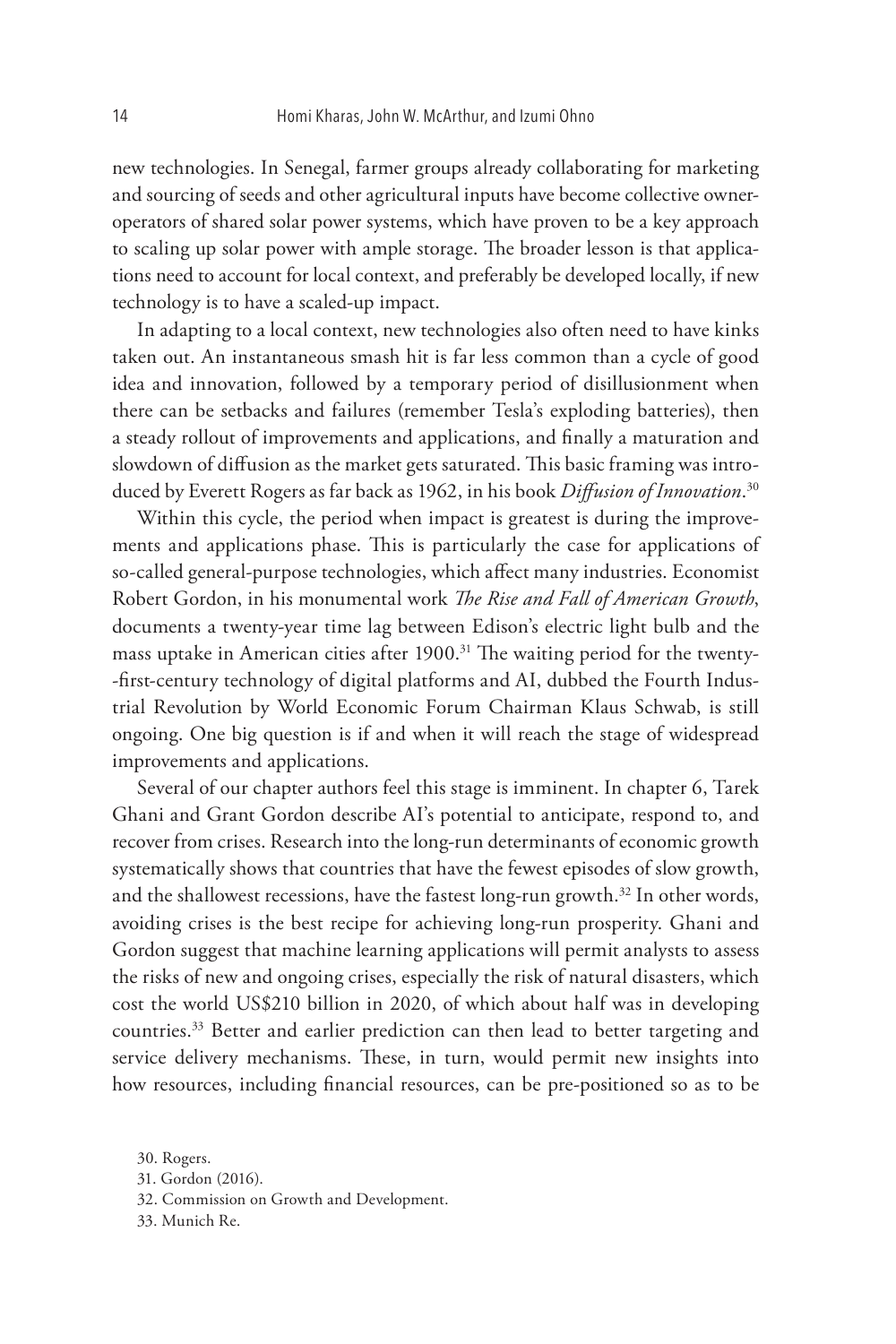accessible as quickly as possible. Humanitarian workers have known for a long time that rapid response is critical for mitigating the impact of natural disasters. $34$ 

In similar vein, in chapter 7, Lesly Goh looks at the potential for transforming smallholder agriculture. Long regarded as technologically backward, with few innovations, at least compared to manufacturing or services, agriculture could be on the cusp of a new productivity revolution. The driver is not just new seeds and technologies—although these are on the horizon, too—but new digital platforms connecting smallholder farmers with customers in a far more direct fashion than the slow chain of passing through numerous middlemen. Goh's maxim is "think big, act fast, start small." She documents the huge gains in farm productivity that can arise from higher price transparency, better matching of supply and demand, better farmer access to finance, and data collection and analytics to improve agronomic decisions such as fertilizing, watering, and harvesting. She discusses the new business models already being adopted to harness AI's potential and offers some recommendations as to how public-private partnerships can jump-start these smallholder innovation ecosystems in developing countries.

Quick response is also needed for combating tropical deforestation. In chapter 8, Hiroaki Okonogi, Eiji Yamada, and Takahiro Morita look at this across contexts of the Amazon and Congo Basins and in Southeast Asia. They propose scaling up new technologies to improve our "Eyes on the Planet." Based on extensive field experience, they show that the loopholes through which unscrupulous actors continue to cut trees can be closed by vigorous implementation of new technologies. Cloud cover, which prevents optical satellites from identifying areas of deforestation, can be penetrated by new radar satellites using radio waves, and these are becoming more sophisticated and able to detect illegal deforestation in a more granular way. Knowing where the forest is being cut, however, is only one step in the process of slowing down illegal operations. The next steps are to alter incentives and accountabilities of large companies by combining imagery with better forest governance and providing data to local stakeholders to use as their own surveillance tool in enforcing their rights.

The emphasis on how people respond to applications is taken up in chapter 9 by Tomoyuki Naito on "smart cities." Naito argues that smart cities have evolved from demonstration showcases of new technologies, especially in transport and environmental areas, to data-driven societies where sensors and cameras collect large amounts of data that is analyzed by AI to come up with solutions to human problems. The smart city commercial industry is already worth some US\$80 billion and is doubling in size every three years. The gains could be very substantial, not least because, as UN secretary-general Antonio Guterres has remarked, "the

34. Knoll.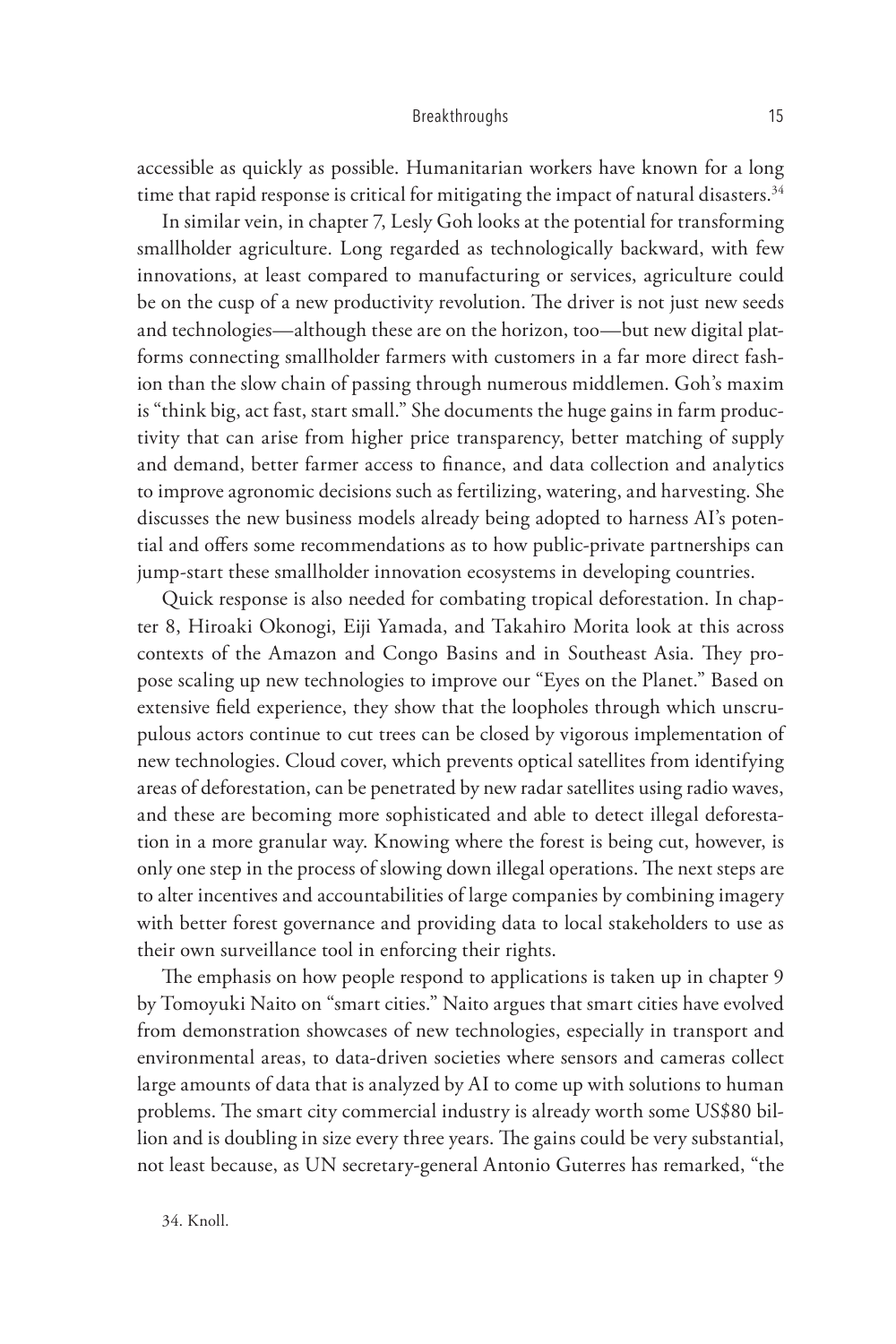only place where we really have a clear picture about what the people really want is when we work at the local level and municipal level."<sup>35</sup> A breakthrough on smart cities is now possible if we are able to combine visionary technology with good governance and citizen-level collaborations and partnerships.

## *Systems Change*

Technological change does not only come in the form of products. A great deal occurs through small, incremental improvements in processes. Incremental change is good when improving efficiency in a steady way, but sometimes change has to be wholesale, discarding current practice and creating a new system. This kind of systems change, sometimes known as radical change, calls for a total redesign.

Themes of systemwide alignment—and realignment—appear throughout this volume: technologies, policies, regulatory treatment, infrastructure, and partnerships among governments, NGOs, and private companies. The focus is less on the technology itself, or even on how it is applied, and more on how it can be embedded into new ecosystems and platforms that, in turn, learn how to learn and adapt.

For any market economy, money forms one of the most fundamental building block systems, having probably emerged around five thousand years ago. Paper money, issued with the monopoly right of the state, was introduced about a thousand years ago. But as Tomicah Tilleman writes in chapter 10, "cash is so insecure that responsible regulators would likely never approve it for use today if it were proposed as a new medium of exchange." His vision is that a new digital payment architecture is on the horizon, one that will permit fast, inexpensive, secure, and inclusive payments for all. He documents enormous efficiency benefits from reducing waste, fraud, and abuse in public finance, and additional indirect benefits from the expansion of economic activity that results whenever transaction costs go down. His big concern is with the control or governance of such a new system, with objections to centralized structures operated by governments or where financial information is owned and controlled by large tech firms. But new open-source platforms can mitigate such risks and make digital payments into a new type of a global public good.

How do we get big changes like this? The ideas of social entrepreneurship, mainstreaming social purpose into business activity, are now well accepted, and a large ecosystem of social entrepreneurs is helping implement these ideas throughout the world. Bright Simons wants to take this to the next level, in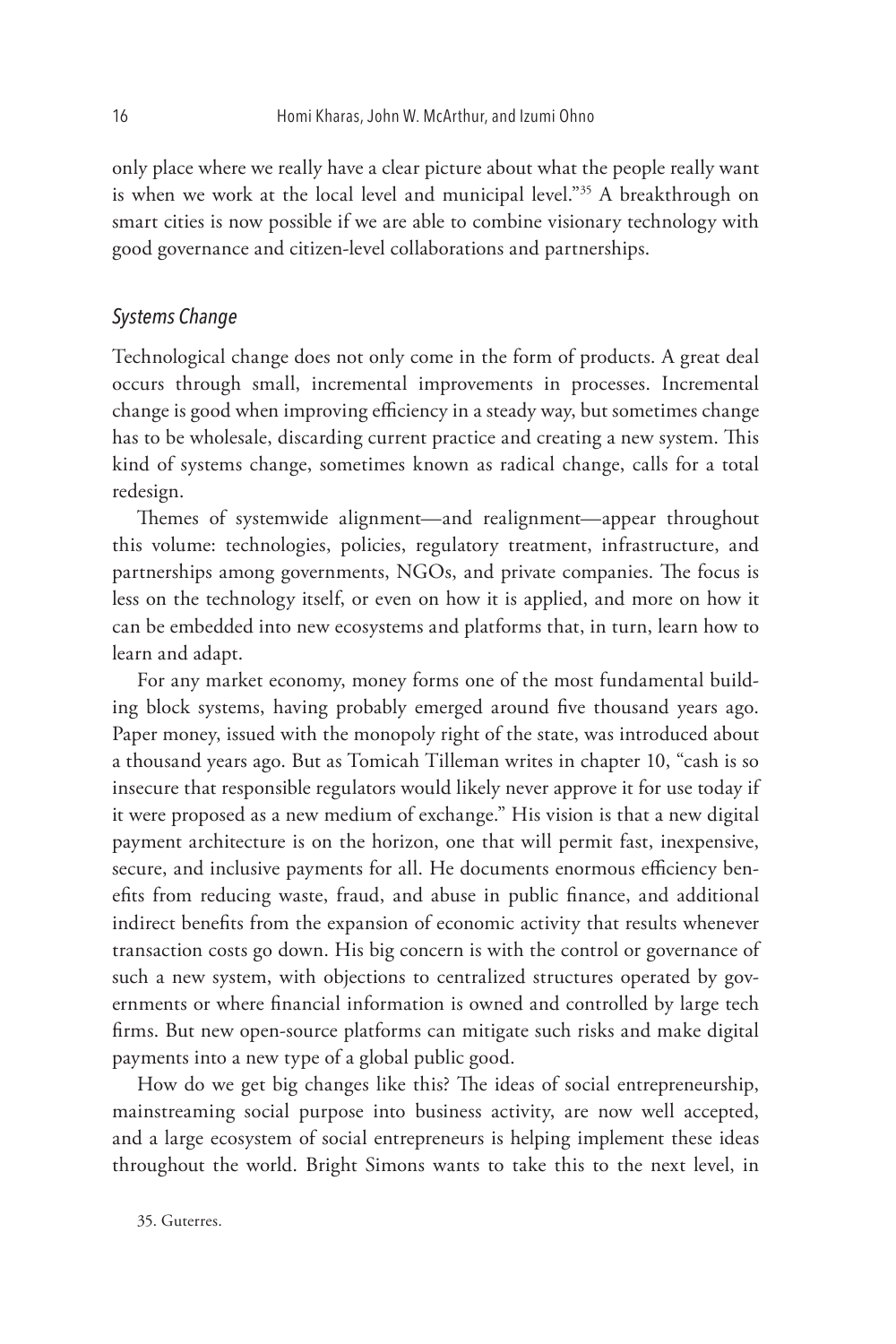chapter 11. Rather than having an army of social entrepreneurs, who often serve as intermediaries between key nodes in an economic network, he calls for an army of systems entrepreneurs who can help reshape the relations between nodes in the same networks. These people would start from the premise that many of the obstacles to using new technologies come from points where social interactions are important. When systems need to be changed, and individual behavior needs to change, outcomes can move in many different directions. In the new "transmediation" techniques he identifies, relationships among different players can be recast with the help of sophisticated digital algorithms but with agility to respond to changing circumstances. Using the powerful example of Agrotrack, Simons showcases a new way of designing solutions, a new way of breaking down interconnected barriers, and a new way of using technology innovation systems.

Getting the design principles right is also the theme of Ann Mei Chang's concluding chapter in this volume. The biggest breakthrough, in her words, would be "a new approach to innovation, not yet another new technology." It is encouraging that there is a growing consensus on what such a new approach could be. The Whistler principles to accelerate innovation for development impact are a starting point that stress the real needs of real people, an understanding of the problem at hand, before any attempt to come up with a solution. As an example, the simple technology of community radio has provided life-saving information in Ethiopia's COVID-19 response. Building in feedback loops and designing for scale at the outset are other design principles for systemwide impact. The real breakthrough, however, will come when more effort is put into open-source platforms with common infrastructure and tools. Rather than developing end-to-end solutions from scratch, a design ecosystem, on which myriad new problem-solvers can build, is needed. This new approach is already underway, giving confidence to the potential for new breakthroughs in addressing the SDGs, even if we cannot predict where these will come from right now.

# **Imagining the Future**

The contributors to this volume have identified technologies with the potential to achieve huge scale and huge impact over the coming decade. Without such technological breakthroughs, there is no chance of achieving the SDGs. For example, even before COVID-19, the pace of extreme poverty reduction had slowed rapidly because economic growth—the most effective technology system for poverty reduction—had faltered in some of the poorest countries. The pandemic has only heightened the range of uncertainty for outcomes in 2030.

Breakthroughs represent the step changes that kick off new cycles of positive change. Initially, the pace of change and impact might be slow, so emergent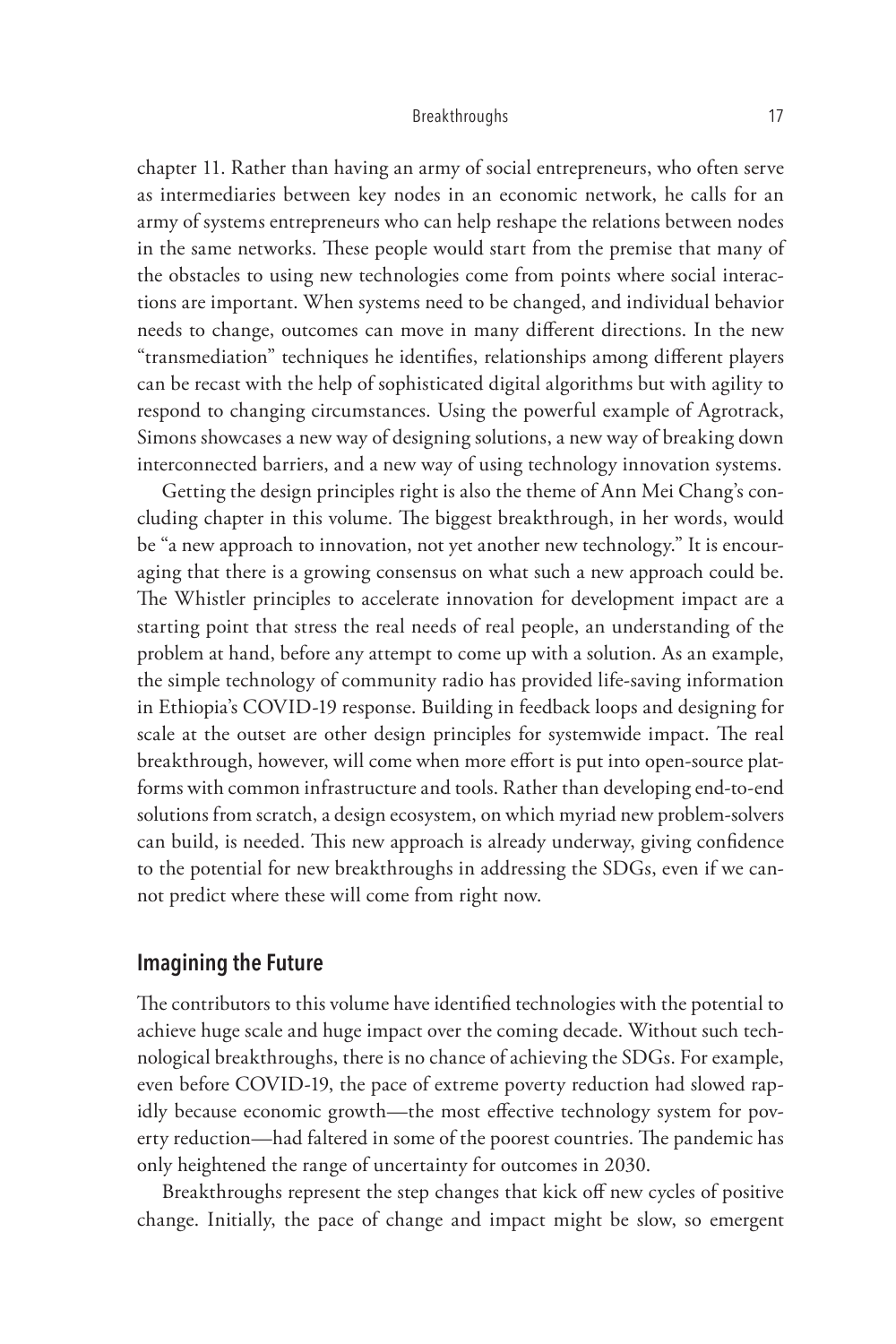trends can be hard to spot. There are often many false leads and overhyped narratives of promising technologies that fail to live up to their billing. It takes an expert in the field to sort out what could really make a difference. That is exactly what the contributors to this volume have done, across their respective fields of expertise.

A focus on technology prompts awareness of how different the world could soon be. According to our experts, the world in 2030 could:

- Anticipate and mitigate health pandemics originating in any country
- Make fertilizers and pesticides from microbes, not petroleum, and grow leather from mushrooms
- Have solar power that is too cheap even to meter, at least at some times of the day
- Provide money in trust for nonhumans, as a way of driving the direction of nature conservancy
- Create tools to transform (and predict need for) the response to natural and man-made crises
- Link millions of smallholder farmers directly with technology platforms and market information
- Monitor deforestation in real time to allow rapid pursuit of criminals
- Move "smart cities" from slogan to reality, underpinned by ethical data governance
- Have safe, universal access to financial services and save trillions of dollars annually by eliminating fees
- Scale social entrepreneurs into systems entrepreneurs, transforming entire social systems
- Incentivize smart risks in funding technological breakthroughs

Altogether this frames an inspiring vision rather than a prediction. The process of technological change can be difficult. There are often winners and losers, and people will fight hard to avoid a sense of loss. From a business perspective, change for the SDGs must confront vested interests and retain competitive markets. From a societal perspective, acceptable new technologies must empower people, reduce inequality, and protect privacy, while building trust in government, science, and other institutions.

A final note of caution is important, too. Most of the technologies considered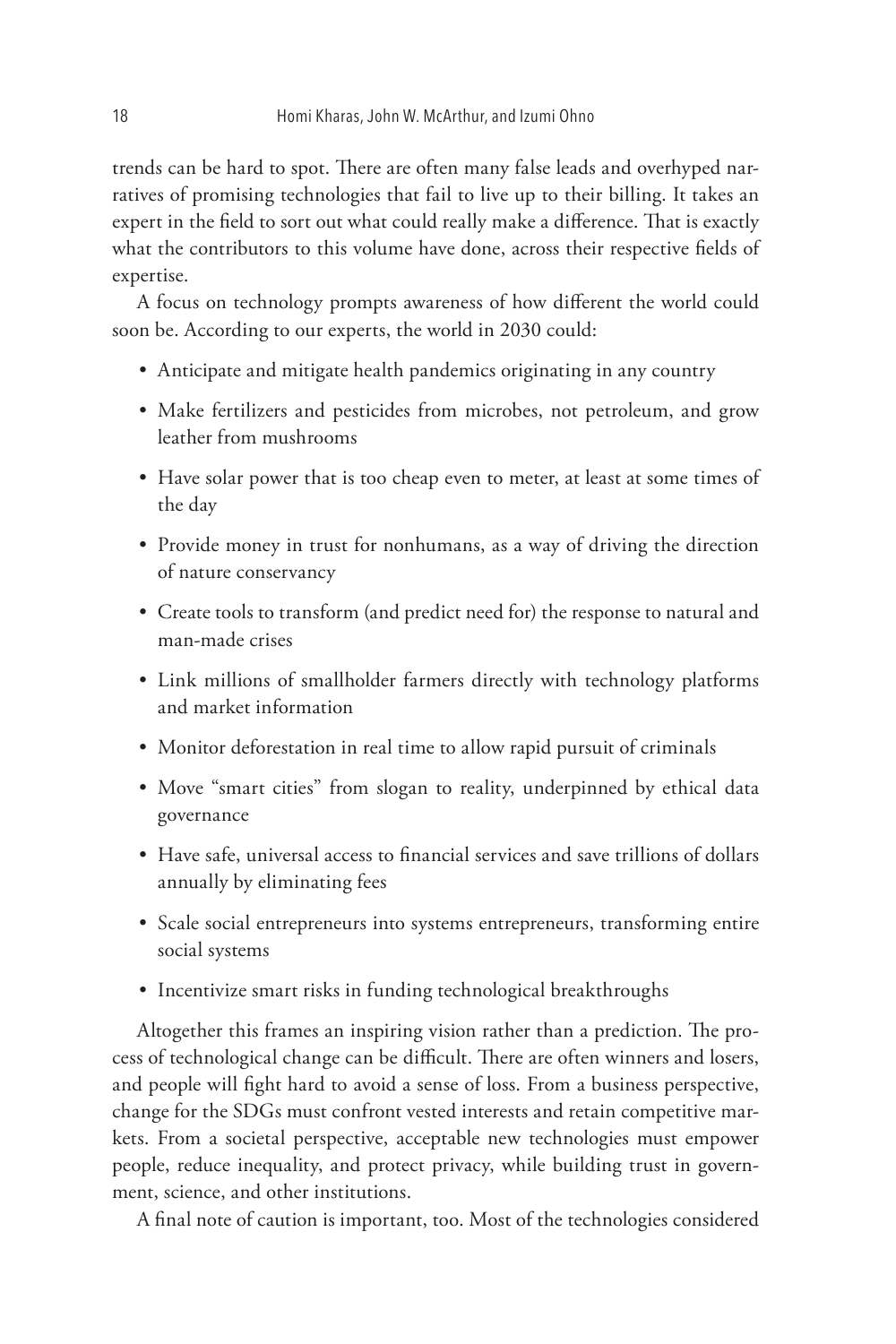in this volume rely heavily on large-scale data processing, inevitably raising the issue of how data can be governed in an ethical way. For example, the use of AI for crisis prevention and mitigation can reduce suffering and damage, but it relies on imperfect algorithms. Moreover, machine learning processes might be trained by low-quality data. As a result, "precision social service delivery" may fail in delivering on its underlying intentions and might lack democratic checks on its generated outcomes. High levels of detail might be inconsistent with data privacy. Issues of bias, quality, feedback, and consent all need to be addressed to foster confidence in results-based learning. It is crucial for citizens to be engaged on how their data is managed and used.

Humility is essential, too. Technology does not solve problems on its own. It must advance, align, and succeed with its community and society of users. New technologies need to be accompanied by clear-headed debates about why they are needed, how they work, and who will ultimately benefit. Sometimes the answers will be hard to pin down. Somethings they will be highly context-specific.

A belief in technology's power to fuel SDG progress does not benefit from any underestimate of the challenge. Each step forward in advancing science, developing applications, and building systems will require many forms of human ingenuity, resourcing, and persistence. When a critical mass of key ingredients comes together, the overall odds of a breakthrough become much higher. There is no guarantee of progress. But imagining the opportunity forms a first step toward achieving a world of sustainable development for all.

## **References**

- Anand, Abhishek and others. 2021. "Three New Estimates of India's All-Cause Excess Mortality during the COVID-19 Pandemic." Center for Global Development Working Paper 589. www.cgdev.org/publication/three-new-estimates-indias-all -cause-excess-mortality-during-covid-19-pandemic.
- Bloom, Nicholas and others. 2020. "Are Ideas Getting Harder to Find?" *American Economic Review*, v. 110, no. 4.
- BloombergNEF. 2021. "BNEF Executive Factbook: Power, Transport, Buildings and Industry, Commodities, Food and Agriculture, Capital," John Moore and Nat Bullard, eds., March 2.
- Brynjolfsson, Erik and others. 2019. "GDP-B: Accounting for the Value of New and Free Goods in the Digital Economy." NBER Working Paper 25695.
- Christiaensen, Luc, and Will Martin. 2018. "Agriculture, Structural Transformation and Poverty Reduction: Eight New Insights." World Development 109, special issue. www.sciencedirect.com/science/article/pii/S0305750X1830175X.

Commission on Growth and Development. 2008. "The Growth Report: Strategies for Sustained Growth and Inclusive Development." Washington, D.C.: World Bank.

Cowen, Tyler, and Ben Southwood. 2019. "Is the Rate of Scientific Progress Slowing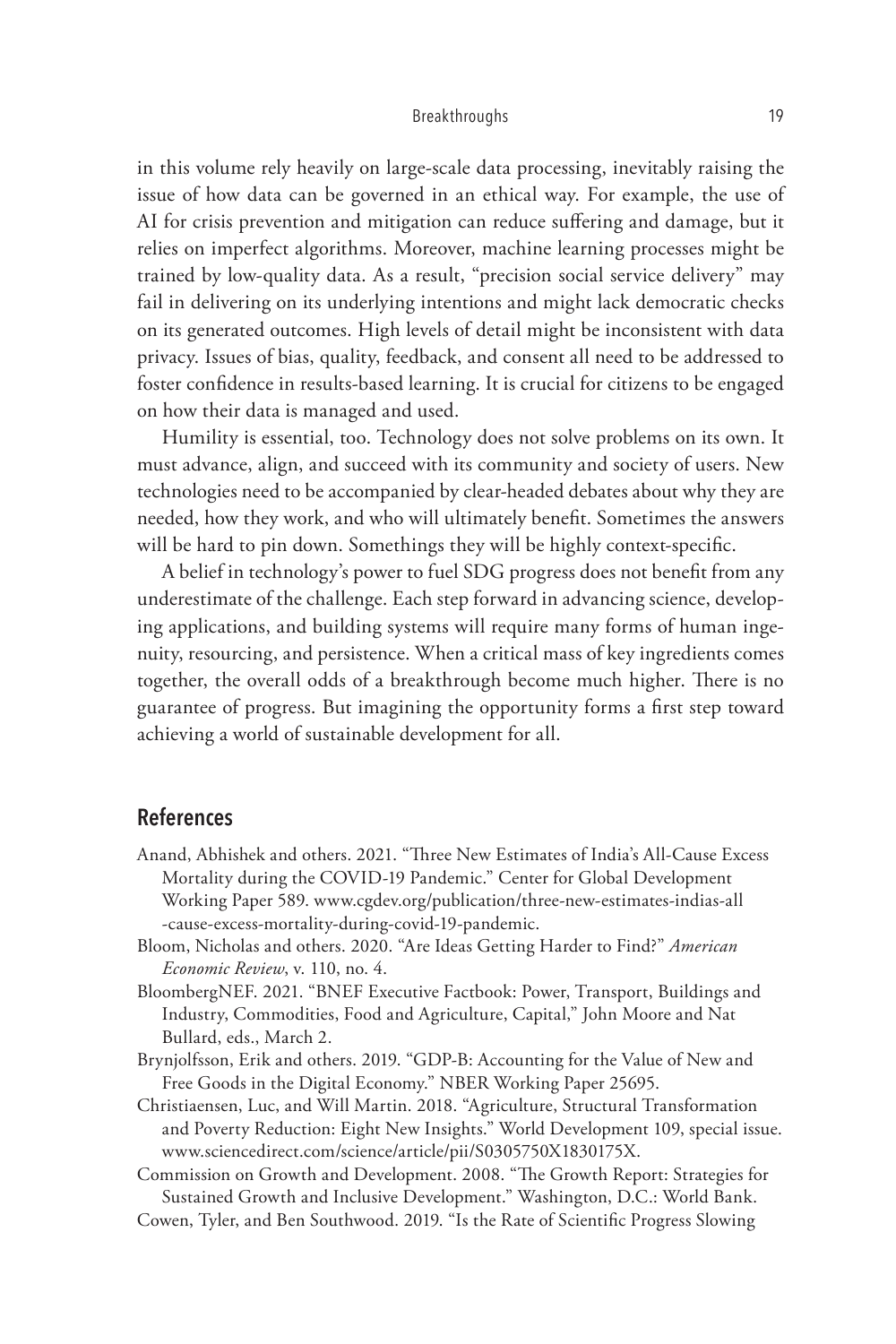Down?" https://docs.google.com/document/d/1cEBsj18Y4NnVx5Qdu43cKEHMaV BODTTyfHBa8GIRSec/edit.

Dorst, Steven. 2021. "Digital Dollars for Online Tea." *Finance and Development*, v. 2021, no. 1.

Eckhouse, Brian. 2020. "Solar and Wind Cheapest Sources of Power in Most of the World." Bloomberg, April 28. www.bloomberg.com/news/articles/2020-04-28/solar -and-wind-cheapest-sources-of-power-in-most-of-the-world.

*The Economist.* 2021. "Why Official COVID-19 Deaths Do Not Capture the Pandemic's True Toll." September 20. www.economist.com/the-economist-explains/ 2021/09/20/why-official-covid-19-deaths-do-not-capture-the-pandemics-true-toll

Forsythe, Steven and others. 2019. "Twenty Years of Antiretroviral Therapy for People Living with HIV: Global Costs, Health Achievements, Economic Benefits." *Health Affairs* v. 38, no. 7.

Global Preparedness Monitoring Board. 2020. "A World in Disorder." GPMB 2020 Annual Report.

Gordon, Robert J. 2014. "The Turtle's Progress." https://voxeu.org/article/turtle-s -progress-secular-stagnation-meets-headwinds.

———. 2016. *The Rise and Fall of American Growth.* Princeton University Press.

- Guterres, Antonio. 2019. "Guterres: 'Cities Are Where the Climate Battle Will Largely Be Won or Lost.'" UNFCC, October 11. https://unfccc.int/news/guterres-cities-are -where-the-climate-battle-will-largely-be-won-or-lost.
- Intergovernmental Panel on Climate Change (IPCC). 2021. "Climate Change 2021: The Physical Science Basis. Contribution of Working Group I to the Sixth Assessment Report of the Intergovernmental Panel on Climate Change." Edited by Masson-Delmotte, Valerie and others. Cambridge University Press. www.ipcc.ch/ assessment-report/ar6/.
- International Energy Agency (IEA). 2010. "Technology Roadmap: Solar Photovoltaic Energy." Paris.
	- ———. 2020. "SDG7: Data and Projections." www.iea.org/reports/sdg7-data-and -projections/access-to-electricity. Paris.
	- ———. 2021. "Global Energy Review 2021." www.iea.org/reports/global-energy-review -2021.
- Jayne, Thomas S., and Pedro A. Sanchez. 2021. "Agricultural Productivity Must Improve in Sub-Saharan Africa." *Science*, v. 372, no. 6546.

Joint United Nationals Program on HIV/AIDS (UNAIDS). 2021. "HIV 2021 Estimates—Antiretroviral Therapy." Geneva: UNAIDS.

Kharas, Homi, and Meagan Dooley. 2021. "Extreme Poverty in the Time of COVID-19." Brookings Global Economy and Development Policy Brief. www.brookings.edu /research/extreme-poverty-in-the-time-of-covid-19/.

- Kharas, Homi, and John W. McArthur. 2021. "Rethinking Development: Broadening the Goals and Altering the Approach." In Douarin, Elodie, and Oleh Havrylyshyn (eds.), *The Palgrave Handbook of Comparative Economics*. London: Palgrave Macmillan.
- Kharas, Homi, John W. McArthur, and Izumi Ohno (eds.) 2020. *Leave No One Behind*. Brookings Institution Press.
- Knoll, Catherine. 2016. "Why Rapid Response Is So Important for Disaster Relief Recovery." *Mahaffey Blog*, June 8. www.mahaffeyusa.com/blog/why-rapid-response -is-so-important-for-disaster-relief-recovery-emergency-shelter.